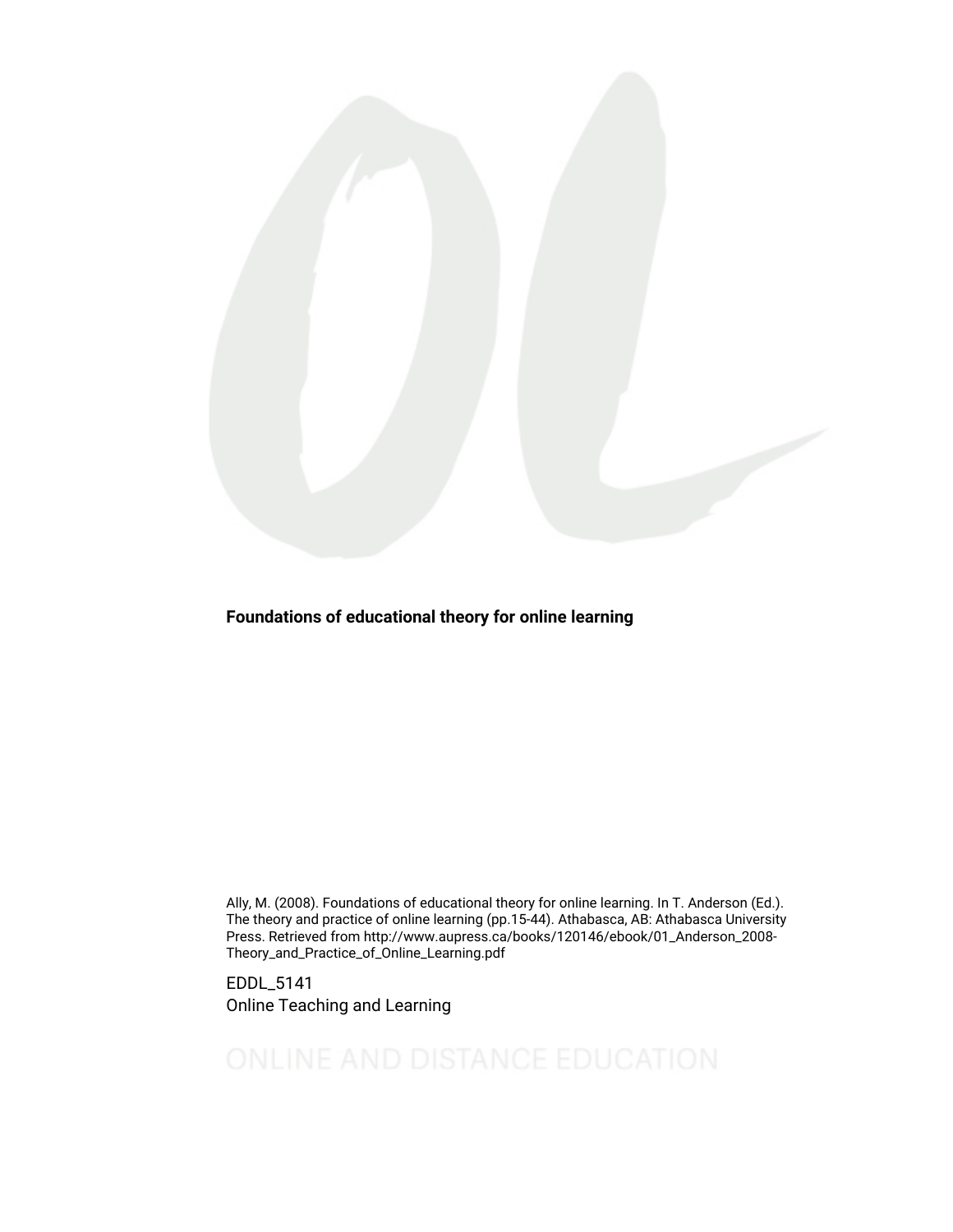

# **Foundations of Educational Theory for Online Learning**

MOHAMED ALLY Athabasca University

# Introduction

There is ongoing debate about whether using a particular delivery technology improves the learning (Beynon, 2007; Clark, 2001; Kozma, 2001). It has long been recognized that specialized delivery technologies can provide efficient and timely access to learning materials; however, Clark (1983) claims that technologies are merely vehicles that deliver instruction, and do not themselves influence student achievement. As Clark notes, meta-analysis studies on media research show that students gain significant learning benefits from audiovisual or computer media, as opposed to conventional instruction; however, the same studies also suggest that the reason for those benefits is not the medium of instruction, but the instructional strategies built into the learning materials. Similarly, Schramm (1977) suggests that learning is influenced more by the content and instructional strategy in the learning materials than by the type of technology used to deliver instruction.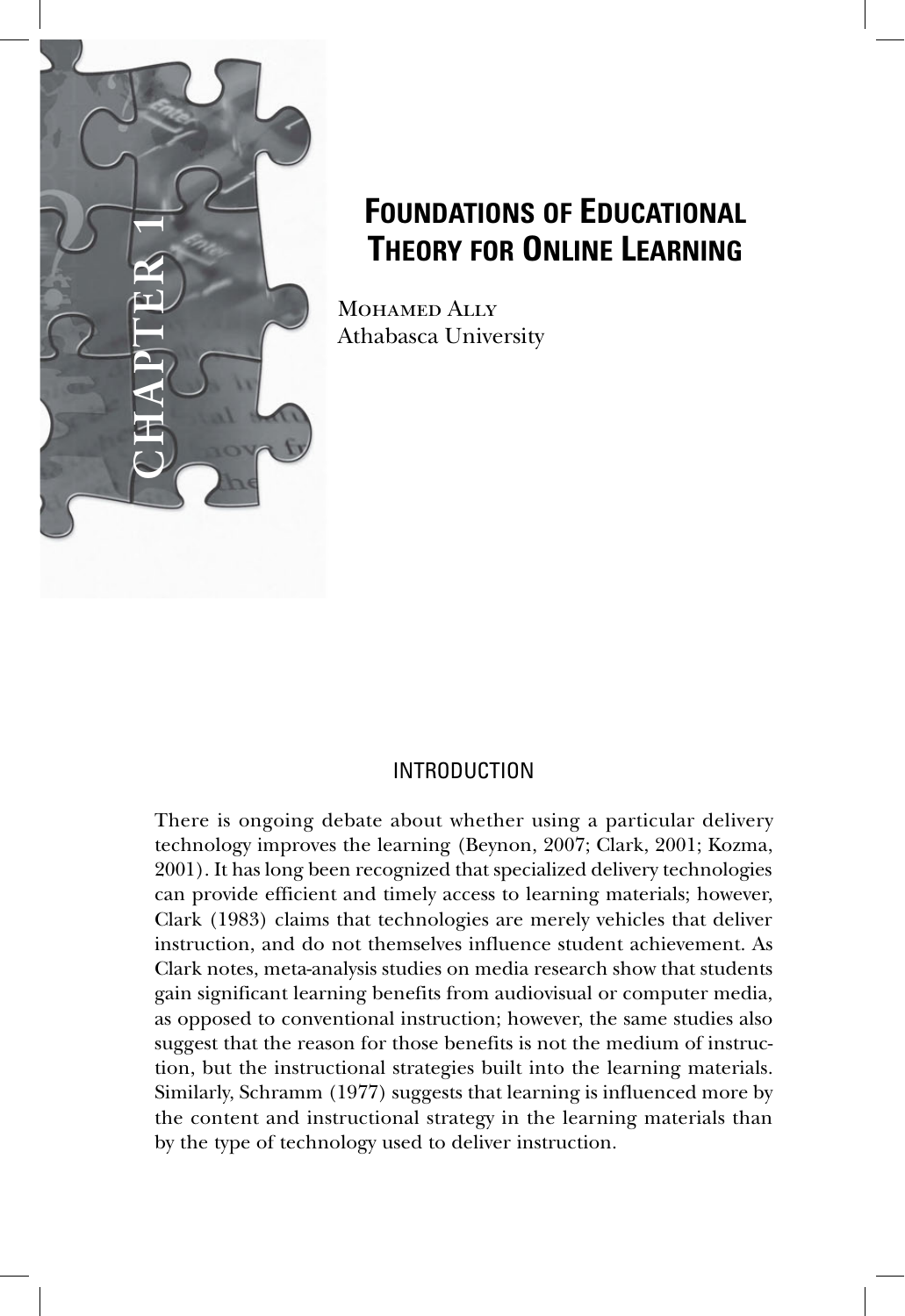According to Bonk and Reynolds (1997), to promote higher-order thinking on the Web, online learning must create challenging activities that enable learners to link new information to old; acquire meaningful knowledge; and use their metacognitive abilities; hence, it is the instructional strategy, not the technology, that influences the quality of learning. Kozma (2001), on the other hand, argues that the particular attributes of the computer are needed to bring real-life models and simulations to the learner; thus, according to Kozma, the medium does influence learning. Kozma claims that it is not the computer per se that makes students learn, but the design of the real-life models and simulations, and the students' interaction with those models and simulations. The computer is merely the vehicle that provides the processing capability and delivers the instruction to learners (Clark, 2001).

Online learning allows participants to collapse time and space (Cole, 2000); however, the learning materials must be designed properly to engage the learner and promote learning. The delivery method allows for flexibility of access, from anywhere and usually anytime, but the learning must use sound instructional design principles. According to Rossett (2002), online learning has many promises, but it takes commitment and resources, and must be done right. Doing it right means that online learning materials must be designed properly, with the learners and learning in focus, and that adequate support must be provided. Ring and Mathieux (2002) suggest that online learning should have high authenticity (i.e., students should learn in the context of the workplace), high interactivity, and high collaboration. This chapter discusses the foundation of educational theory for the design of effective online learning materials, and suggests a model for developing online instruction based on appropriate educational theory.

Different terminologies have been used for online learning, which makes it difficult to develop a generic definition. Terms commonly used for online learning include e-learning, Internet learning, distributed learning, networked learning, tele-learning, virtual learning, computer-assisted learning, web-based learning, and distance learning. All of these terms imply that the learner is at a distance from the tutor or instructor, that the learner uses some form of technology (usually a computer) to access the learning materials, that the learner uses technology to interact with the tutor or instructor and with other learners, and that some form of support is provided to learners. This paper will use the term online learning throughout. There are many definitions of online learning in the literature, reflecting the diversity of practice and associated technologies.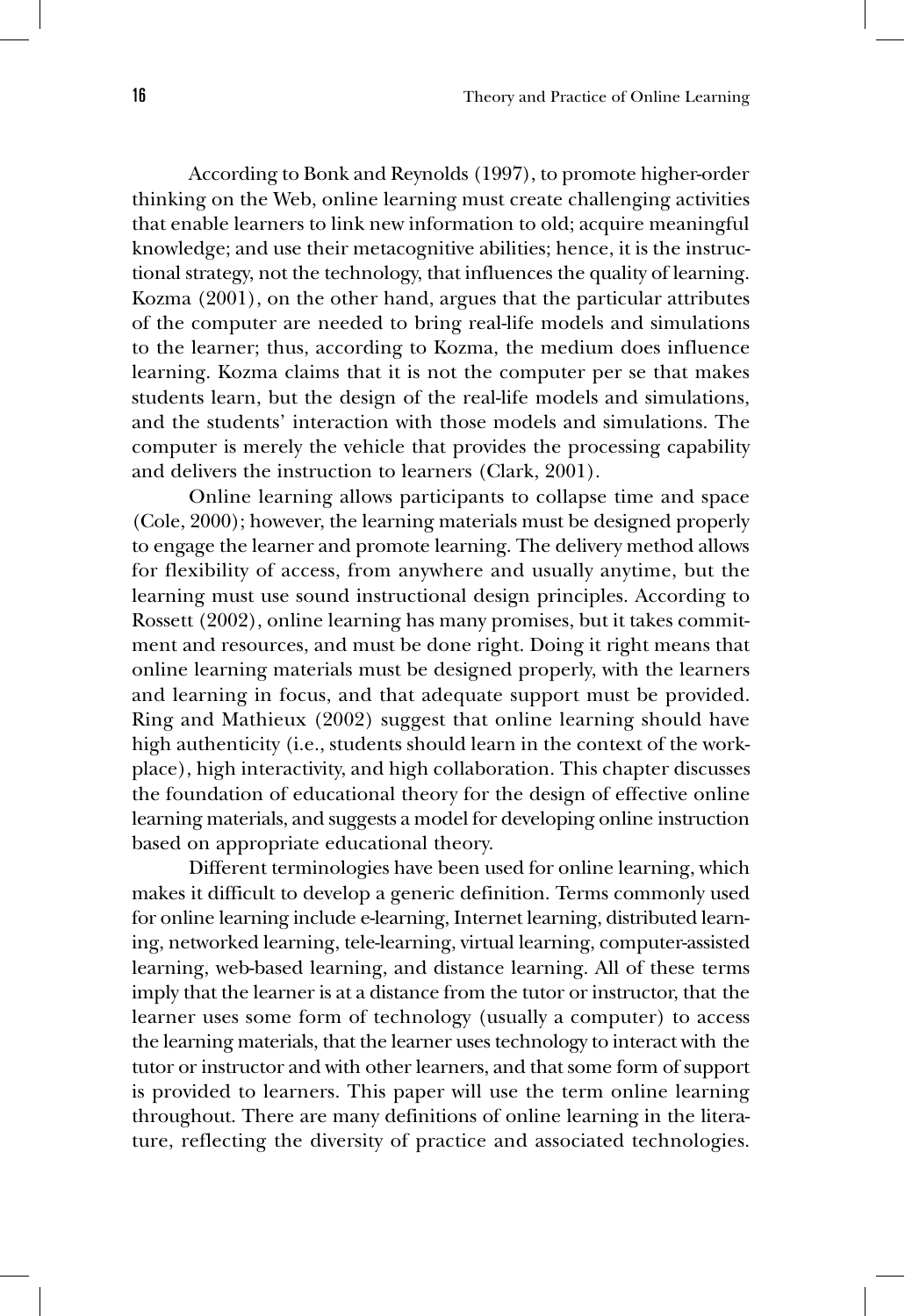Carliner (1999) defines online learning as educational material that is presented on a computer. Khan (1997) defines online instruction as an innovative approach for delivering instruction to a remote audience, using the Web as the medium. Online learning, however, involves more than just the presentation and delivery of materials using the Web: the learner and the learning process should be the focus of online learning. As a result, the author defines online learning as

[t]he use of the Internet to access learning materials; to interact with the content, instructor, and other learners; and to obtain support during the learning process, in order to acquire knowledge, to construct personal meaning, and to grow from the learning experience. (Ally, p. 7)

#### Benefits of Online Learning

Increasingly, organizations are adopting online learning as the main delivery method to train employees (Simmons, 2002). At the same time, educational institutions are moving toward the use of the Internet for delivery, both on campus and at a distance. For organizations and institutions to make this often expensive move, there must be a perception that using online learning provides major benefits. Some of the benefits for learners and instructors are detailed below.

For learners, online learning knows no time zones, and location and distance are not issues. In asynchronous online learning, students can access the online materials anytime, while synchronous online learning allows for real-time interaction between students and instructors. Learners can use the Internet to access up-to-date and relevant learning materials, and can communicate with experts in the field which they are studying. Situated learning, or the application of knowledge and skills in specific contexts, is facilitated, since learners can complete online courses while working on the job or in their own space, and can contextualize the learning.

For instructors, tutoring can be done anytime, anywhere. Online materials can be updated, and learners can see the changes immediately. When learners are able to access materials on the Internet, it is easier for instructors to direct them to appropriate information based on their needs. If designed properly, online learning systems can be used to determine learners' needs and current level of expertise, and to assign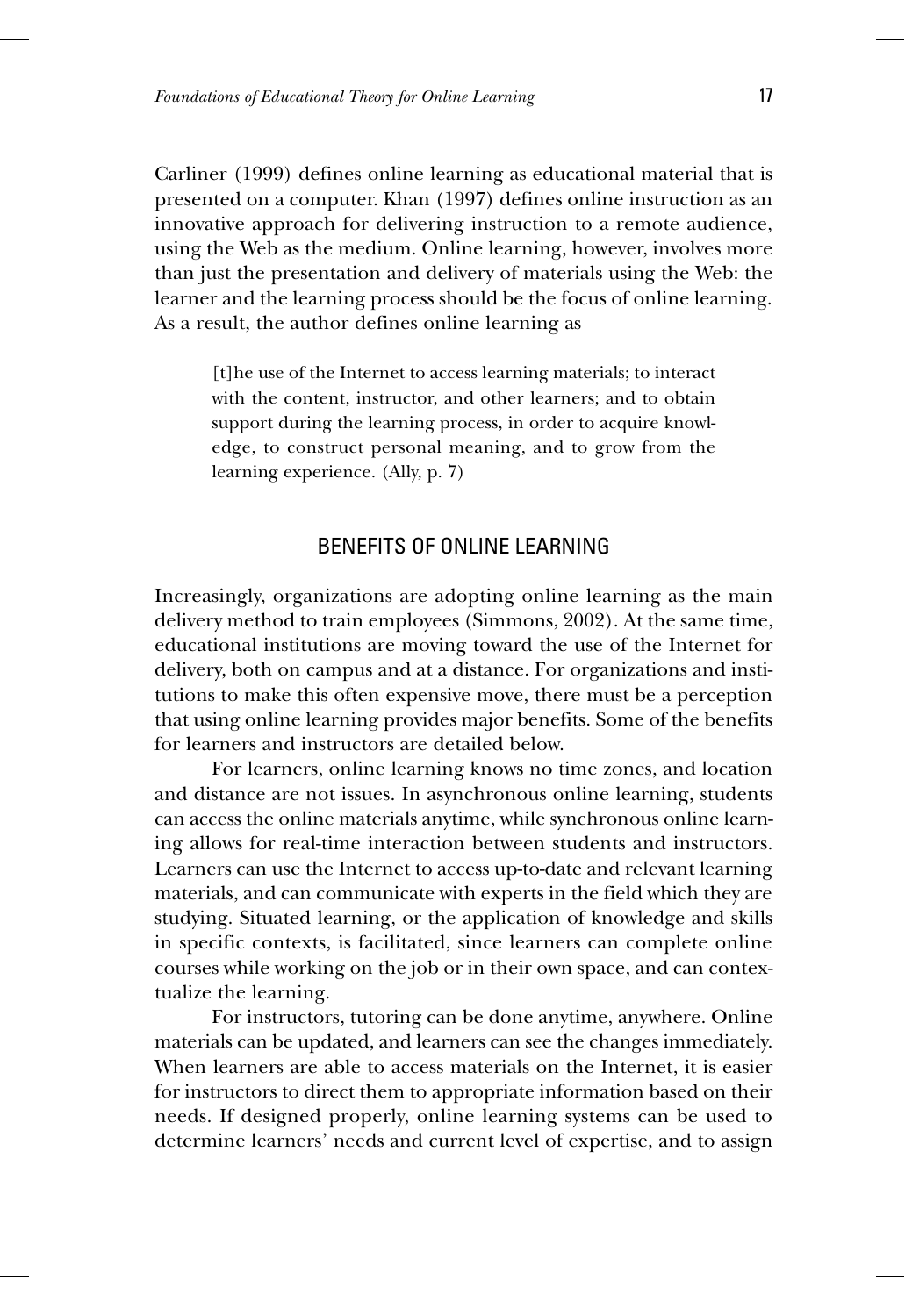appropriate materials for learners to select from, to achieve their desired learning outcomes.

### Designing Online Learning Materials

The goal of any instructional system is to promote learning. Therefore, before any learning materials are developed, educators must tacitly or explicitly know the principles of learning and how students learn. This is especially true for online learning, where instructors and learners are separated. The development of effective online learning materials should be based on proven and sound learning theories. As discussed above, the delivery medium is not the determining factor in the quality of learning per se; rather, course design determines the effectiveness of the learning (Rovai, 2002).

There are many schools of thought on learning, and no one school is used exclusively to design online learning materials. As there is no single learning theory to follow, we can use a combination of theories to develop online learning materials. In addition, as research progresses, new theories that should be used are emerging and evolving. A recent example is connectivist theory, which is needed for the emerging age of distributed and network learning. Some may question the need for a new learning theory, however, especially when there are already well-established theories used successfully to design instruction. Also, past learning theories have been adapted to address new and changing learning contexts. These existing learning theories, however, were developed before distributed and networked learning was used widely by educators. According to Siemens (2004), we now need a theory for the digital age to guide the development of learning materials for the networked world. Educators should be able to adapt existing learning theories for the digital age, while at the same time using the principles of connectivism to guide the development of effective learning materials. What is needed is not a new stand-alone theory for the digital age, but a model that integrates the different theories to guide the design of online learning materials.

To select the most appropriate instructional strategies, the online developer must know the different approaches to learning. Strategies should be selected to motivate learners, facilitate deep processing, build the whole person, cater to individual differences, promote meaningful learning, encourage interaction, provide relevant feedback, facilitate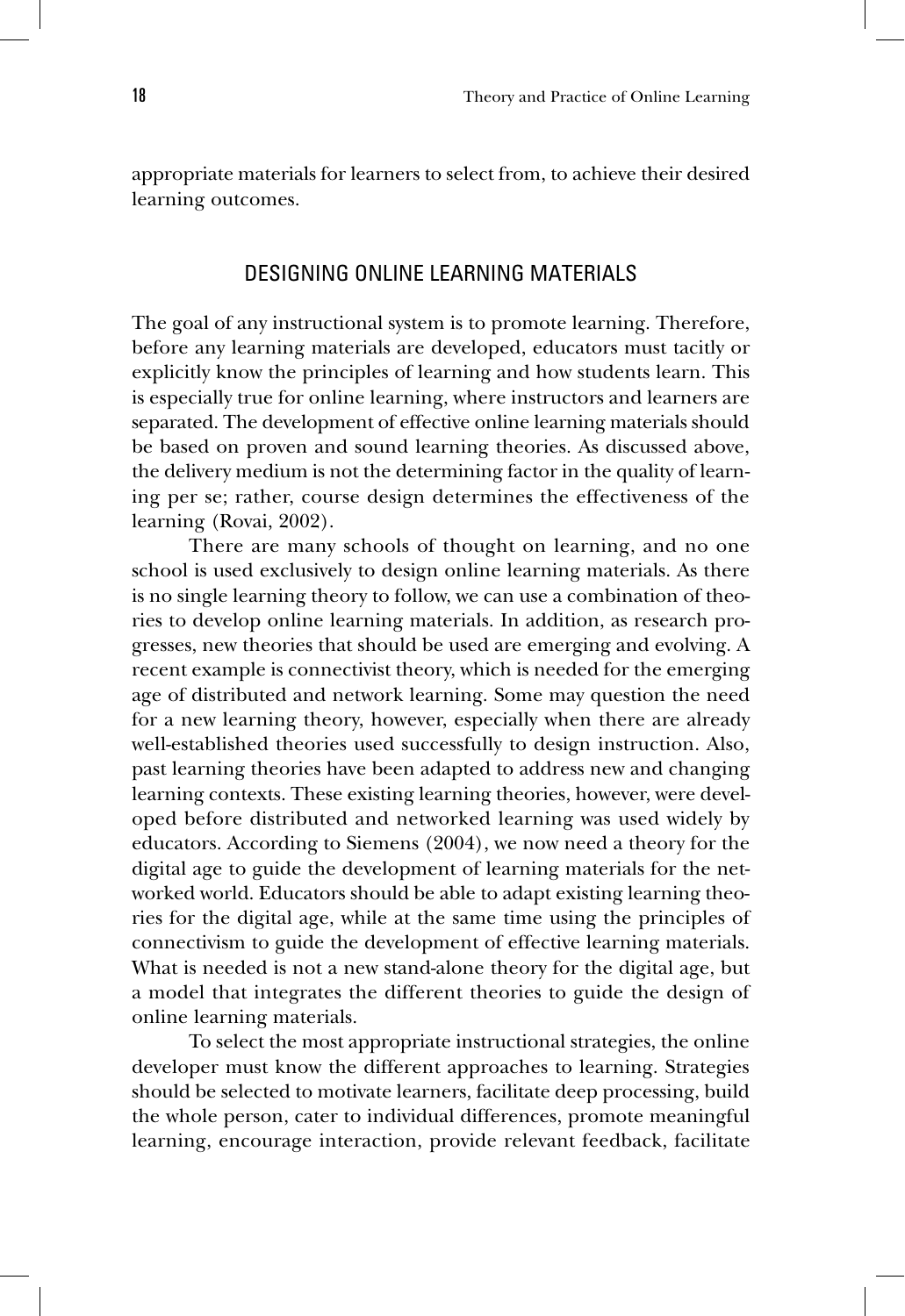contextual learning, and provide support during the learning process. The remaining sections of this chapter present the different schools of thought on learning and suggest how these different schools of thought can be used to develop effective online materials.

#### Schools of Learning

Early computer learning systems were designed based on a behaviorist approach to learning. The behaviorist school of thought, influenced by Thorndike (1913), Pavlov (1927), and Skinner (1974), postulates that learning is a change in observable behaviour caused by external stimuli in the environment (Skinner, 1974). Behaviorists claim that observable behaviour indicates whether or not the learner has learned something, and not what is going on in the learner's head. In response, some educators claim that not all learning is observable and there is more to learning than a change in behaviour. As a result, there has been a shift away from behaviorist to cognitive learning theories.

Cognitive psychology claims that learning involves the use of memory, motivation, and thinking, and that reflection plays an important part in learning. Cognitive theorists see learning as an internal process, and contend that the amount learned depends on the processing capacity of the learner, the amount of effort expended during the learning process, the depth of the processing (Craik & Lockhart, 1972; Craik & Tulving, 1975), and the learner's existing knowledge structure (Ausubel, 1974).

Recently, there has been a move towards constructivism. Constructivist theorists claim that learners interpret the information and the world according to their personal reality, that they learn by observation, processing, and interpretation, and then personalize the information into personal knowledge (Cooper, 1993; Wilson, 1997). Learners learn best when they can contextualize what they learn for immediate application and personal meaning.

A recently proposed theory under discussion is connectivism (Downes, 2006; Siemens, 2004). According to Siemens, connectivism is the integration of principles explored by chaos, network, complexity and self-organization theories. Due to the information explosion in the current age, learning is not under the control of the learner. Changing environments, innovations, changes in the discipline and in related disciplines all suggest that learners have to unlearn what they have learned in the past, and learn how to learn and evaluate new information. What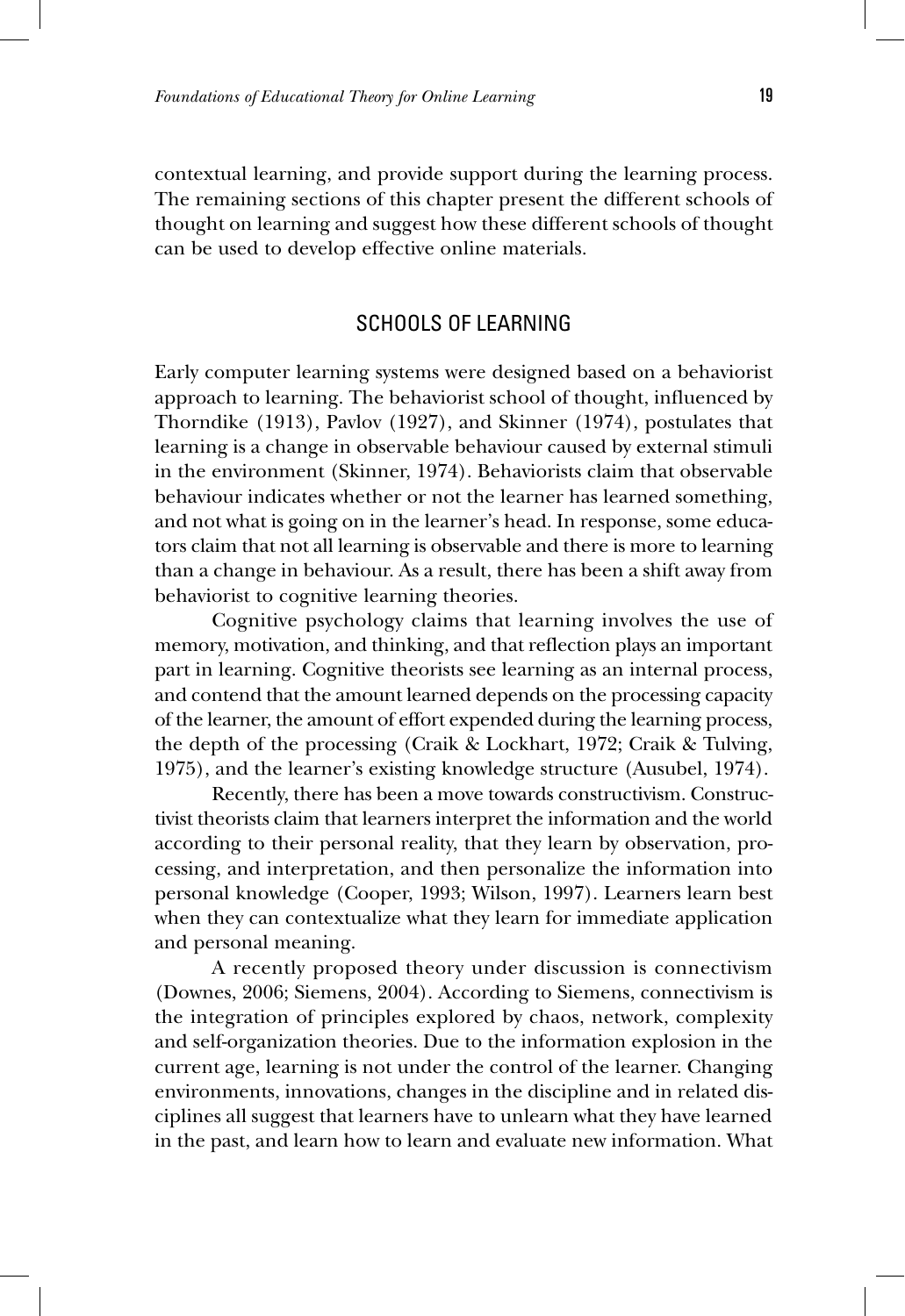must be learned is determined by others and is continually changing. And since machines are becoming smart with the use of intelligent agents, Siemens also asks whether, in fact, learning may reside in machines. Some knowledge will reside in machines while some will reside in humans. The challenge for educators, therefore, is how to design instruction for both machines and humans, and how the two can interact with each other. For example, if there is a change in a procedure on how to use a machine, the wireless capability in the machine will allow the updated procedure to be downloaded into the machine's memory. When a learner goes to interact with the recently updated machine, that learner will be informed that the procedure has changed and that the machine will guide them through the procedure (Siemens 2004).

Under a close analysis of the behaviorist, cognitivist, and constructivist schools of thought, many overlaps in the ideas and principles become apparent. The design of online learning materials can include principles from all three schools of thought. According to Ertmer and Newby (1993), the three schools of thought can, in fact, be used as a taxonomy for learning. Behaviorists' strategies can be used to teach the *what* (facts); cognitive strategies can be used to teach the *how* (processes and principles); and constructivist strategies can be used to teach the *why* (higher-level thinking that promotes personal meaning, and situated and contextual learning). Janicki and Liegle (2001) analyzed different instructional design models to identify the components that support quality design of web-based instruction. They identify components from each of the behaviorist, cognitivist, and constructivist schools of learning, and explore connectivist theory to help designers use it to guide the design of learning materials.

## Behaviorist School of Learning

The behaviorist school sees the mind as a black box, in the sense that a response to a stimulus can be observed quantitatively, thereby ignoring the effect of thought processes occurring in the mind. This school, therefore, looks at overt behaviours that can be observed and measured as indicators of learning (Good & Brophy, 1990).

Implications for Online Learning

1. Learners should be told the explicit outcomes of the learning so they can set expectations and judge for themselves whether or not they have achieved the outcome of the online lesson.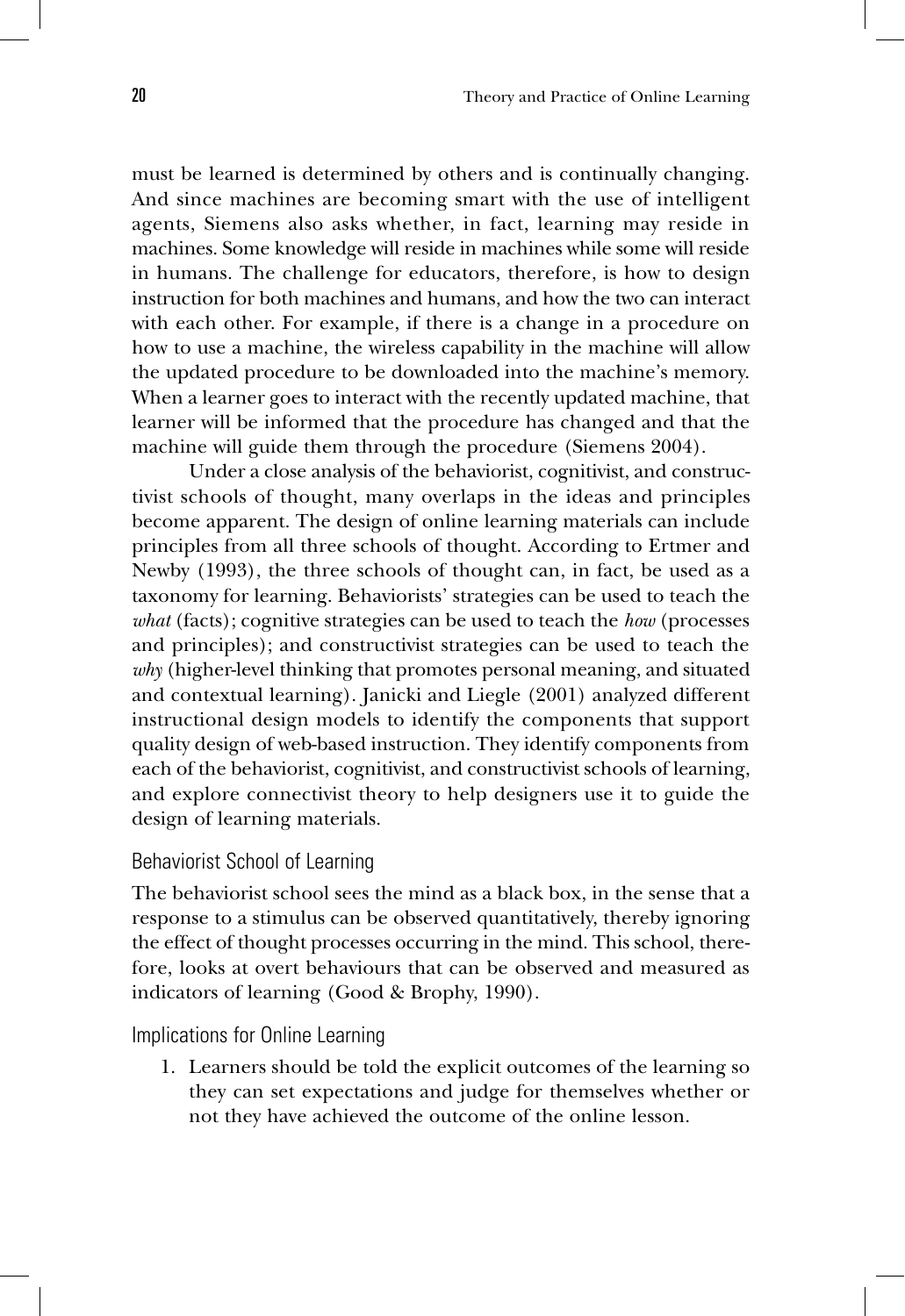- 2. Learners must be tested to determine whether or not they have achieved the learning outcome. Online testing or other forms of testing and assessment should be integrated into the learning sequence to check individual learner's achievement level and provide appropriate feedback.
- 3. The learning materials must be sequenced appropriately to promote learning. The sequencing could take the form of simple to complex, known to unknown, and knowledge to application.
- 4. Learners must be provided with feedback so that they can monitor how they are doing and take corrective action if required.

# Cognitivist School of Learning

Cognitivists see learning as an internal process that involves memory, thinking, reflection, abstraction, motivation, and metacognition. Cognitive psychology looks at learning from an information processing point of view, where the learner uses different types of memory during learning (Figure 1). Sensations are received through the senses into the



FIGURE 1. Types of memory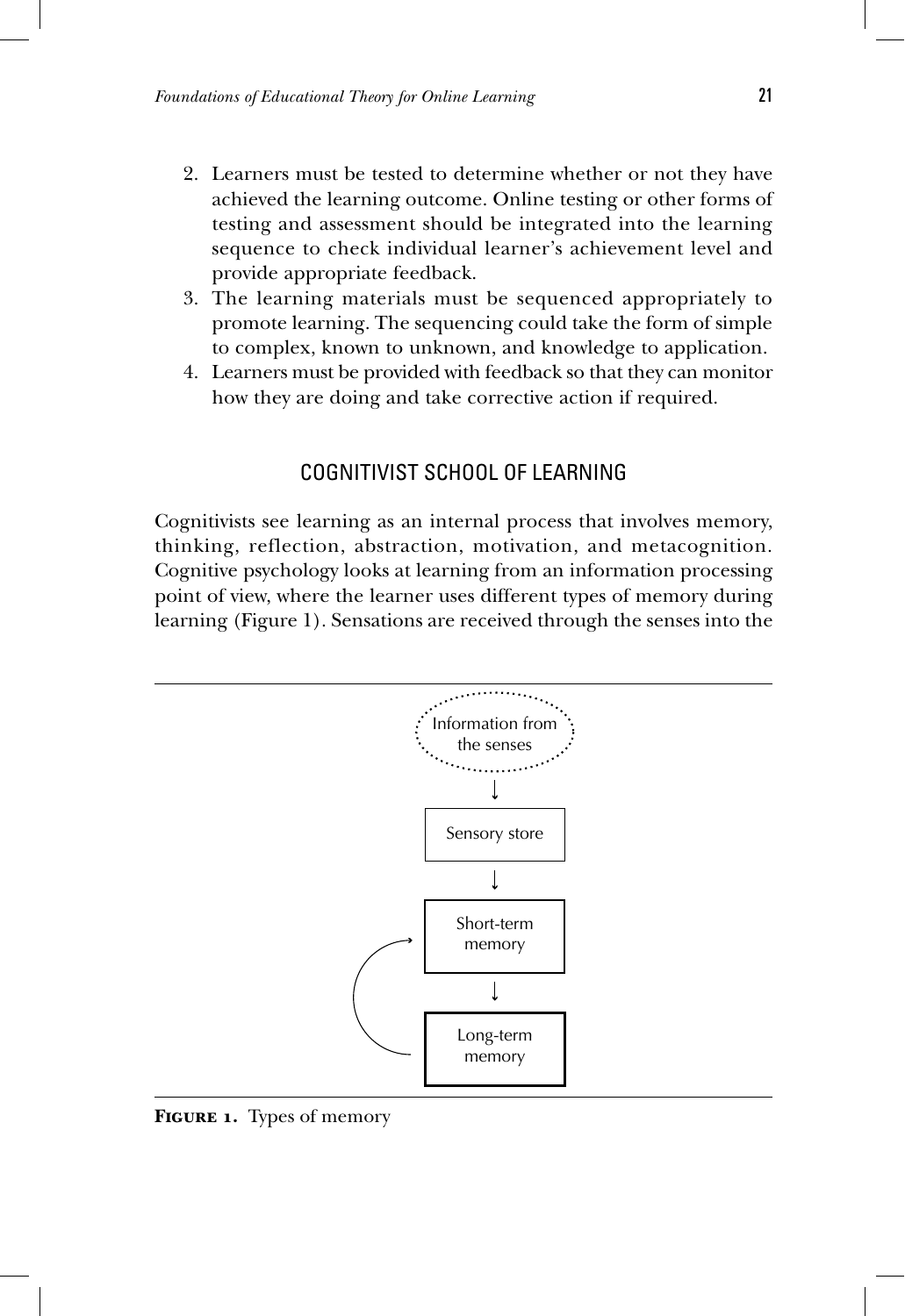sensory store before processing occurs. The information persists in the sensory store for less than one second (Kalat, 2007), and if it is not transferred to working memory immediately, it is lost. Online instruction must use strategies to allow learners to attend to the learning materials so they can be transferred from the senses to the sensory store and then to working memory. The amount of information transferred to working memory depends on the amount of attention that was paid to the incoming information and whether cognitive structures are in place to make sense of the information. The duration in working memory is approximately 20 seconds, and if information in working memory is not processed efficiently, it is not transferred to long-term memory for storage (Kalat, 2007). So, designers must check to see if the appropriate existing cognitive structure is present to enable the learner to process the information. If the relevant cognitive structure is not present, pre-instructional strategies, such as advance organizers, should be included as part of the learning process (Ausubel, 1960).

Online learning strategies must present the materials and use strategies that enable students to process the materials efficiently. Since working memory has limited capacity, information should be organized or chunked in pieces of appropriate size to facilitate processing. According to Miller (1956), because humans have limited short-term memory capacity, information should be grouped into meaningful sequences, such as five to nine (i.e.,  $7 \pm 2$ ), meaningful units.

After the information is processed in working memory, it is stored in long-term memory. The amount transferred to long-term memory is determined by the quality and depth of processing in working memory. The deeper the processing, the more associations the acquired new information forms in memory. Information transferred from short-term memory to long-term memory is either assimilated or accommodated in long-term memory. During assimilation, the information is changed to fit into existing cognitive structures. Accommodation occurs when an existing cognitive structure is changed to incorporate the new information.

Cognitive psychology postulates that information is stored in longterm memory in the form of nodes which connect to form relationships; that is, in networks. So, information maps that show the major concepts in a topic, and the relationships between those concepts, should be included in the online learning materials. According to Stoyanova and Kommers (2002), information-map generation requires critical reflection and is a method for externalizing the cognitive structure of learners. To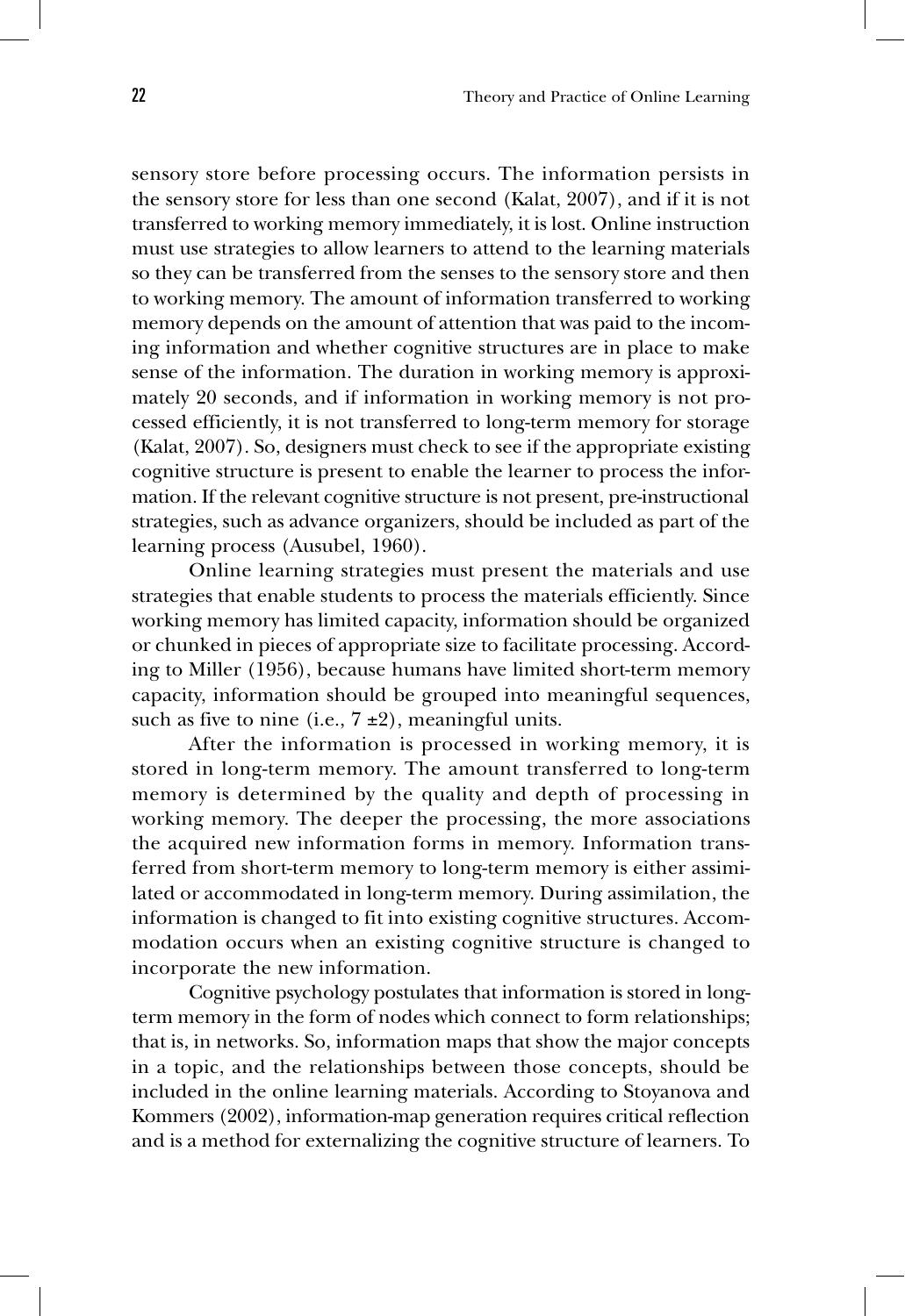facilitate deeper processing, learners should be encouraged to generate their own information maps.

Implications for Online Learning

- 1. Strategies used should allow learners to perceive and attend to the information so that it can be transferred to working memory. Learners use their sensory systems to register the information in the form of sensations. Strategies to facilitate maximum sensation should be used. Examples include the proper location of the information on the screen, the attributes of the screen (e.g., colour, graphics, size of text), the pacing of the information, and the mode of delivery (audio, visuals, animations, or video). Learners must receive the information in the form of sensations before perception and processing can occur; however, the learner must not be overloaded with sensations, which could be counterproductive to the learning process. Non-essential sensations should be avoided, to allow learners to attend to the important information. Strategies to promote perception and attention for online learning include the following:
	- Important information should be placed in the centre of the screen for reading, and learners must be able to read from left to right.
	- Information critical for learning should be highlighted to focus learners' attention. For example, in an online lesson, headings should be used to organize the details, and formatted to allow learners to attend to and process the information they contain.
	- Learners should be told why they should take the lesson, so that they can attend to the information throughout the lesson.
	- The difficulty level of the material must match the cognitive level of the learner, so that the learner can both attend to and relate to the material. Links to both simpler and more complicated materials can be used to accommodate learners at different knowledge levels.
- 2. Strategies used should allow learners to retrieve existing information from long-term memory to help make sense of the new information. Learners must construct a memory link between the new information and some related information already stored in longterm memory. Strategies to facilitate the use of existing schema are the following: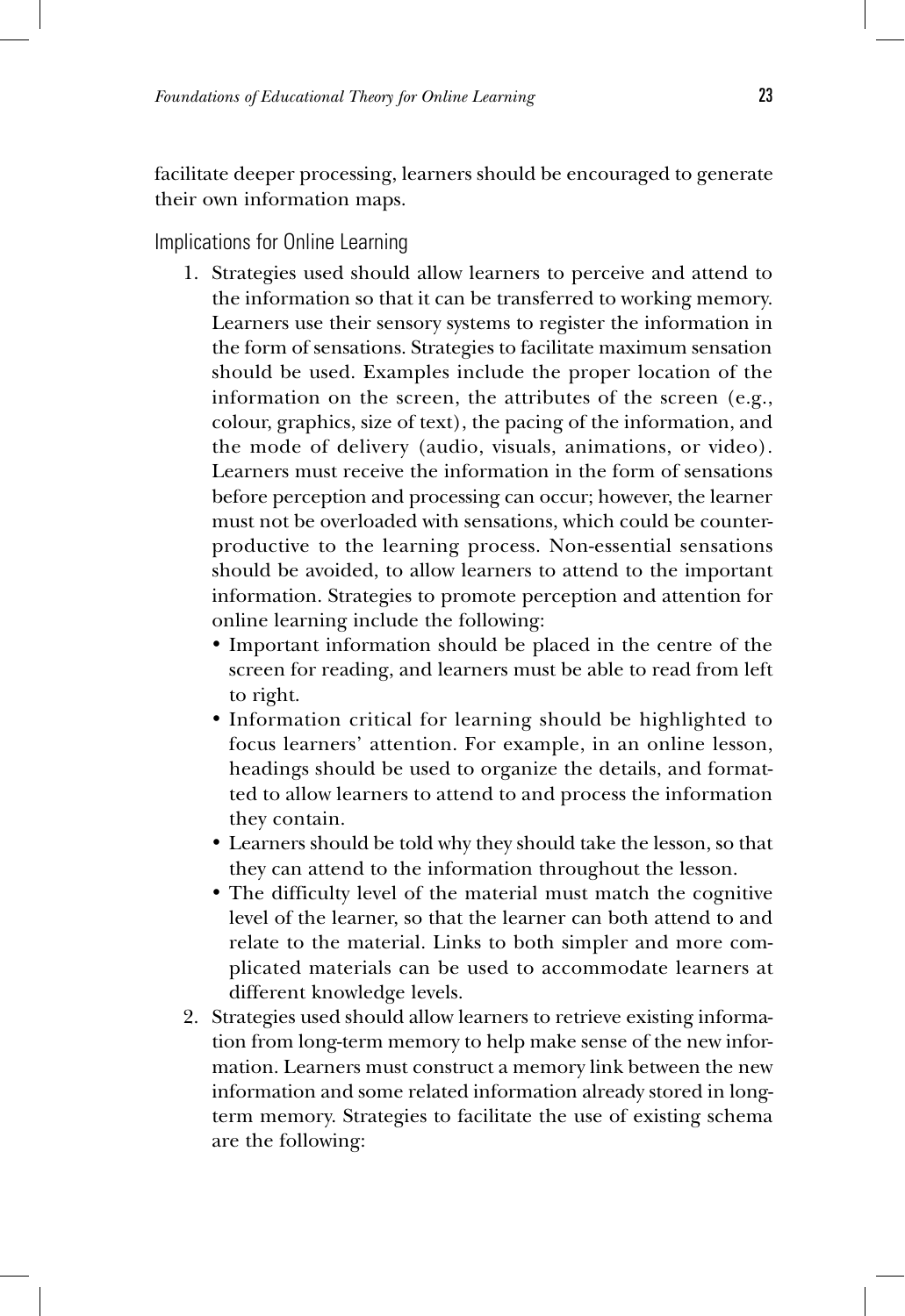- Use advance organizers to activate existing cognitive structure or to provide the information to incorporate the details of the lesson. A comparative advance organizer can be used to help learners recall prior knowledge to help in processing, and an expository advance organizer can be used to help incorporate the details of the lesson (Ausubel, 1960). Mayer (1979) conducted a meta-analysis of advance organizer studies, and found that these strategies are effective when students are learning from text that is presented in an unfamiliar form. Since most courses contain materials that are new to learners, advance organizers should be used to provide the framework for learning.
- Provide conceptual models that learners can use to retrieve existing mental models or to store the structure they will need to use to learn the details of the lesson.
- Use pre-instructional questions to set expectations and to activate the learners' existing knowledge structure. Questions presented before the lesson facilitate the recall of existing knowledge, help learners to learn the materials, and motivate them to find additional resources to achieve the lesson outcome.
- Use prerequisite test questions to activate the prerequisite knowledge structure required for learning the new materials. With the flexibility of online learning, students with diverse background and knowledge can choose the most appropriate path to review previous or prerequisite learning before new information is presented.
- 3. Information should be chunked to prevent overload during processing in working memory (Miller, 1956). To facilitate efficient processing in working memory, online learning materials should present between five and nine items on a screen. If there are many items in a lesson, their organization should be shown in the form of information maps. A generalized information map is provided as an overview for the online lesson, and can be linear, hierarchical, or spider-shaped, as illustrated in Figures 2 to 4 (Holley, Dansereau, McDonald, Garland, & Collins 1979; Smith & Ragan, 1999). As the lesson progresses, each item in the generalized information map is presented and broken down into sub-items. At the end of the lesson, the generalized map is shown again, but with the relationships among the items illustrated.

 To facilitate deep processing, learners should be asked to generate the information maps during the learning process or as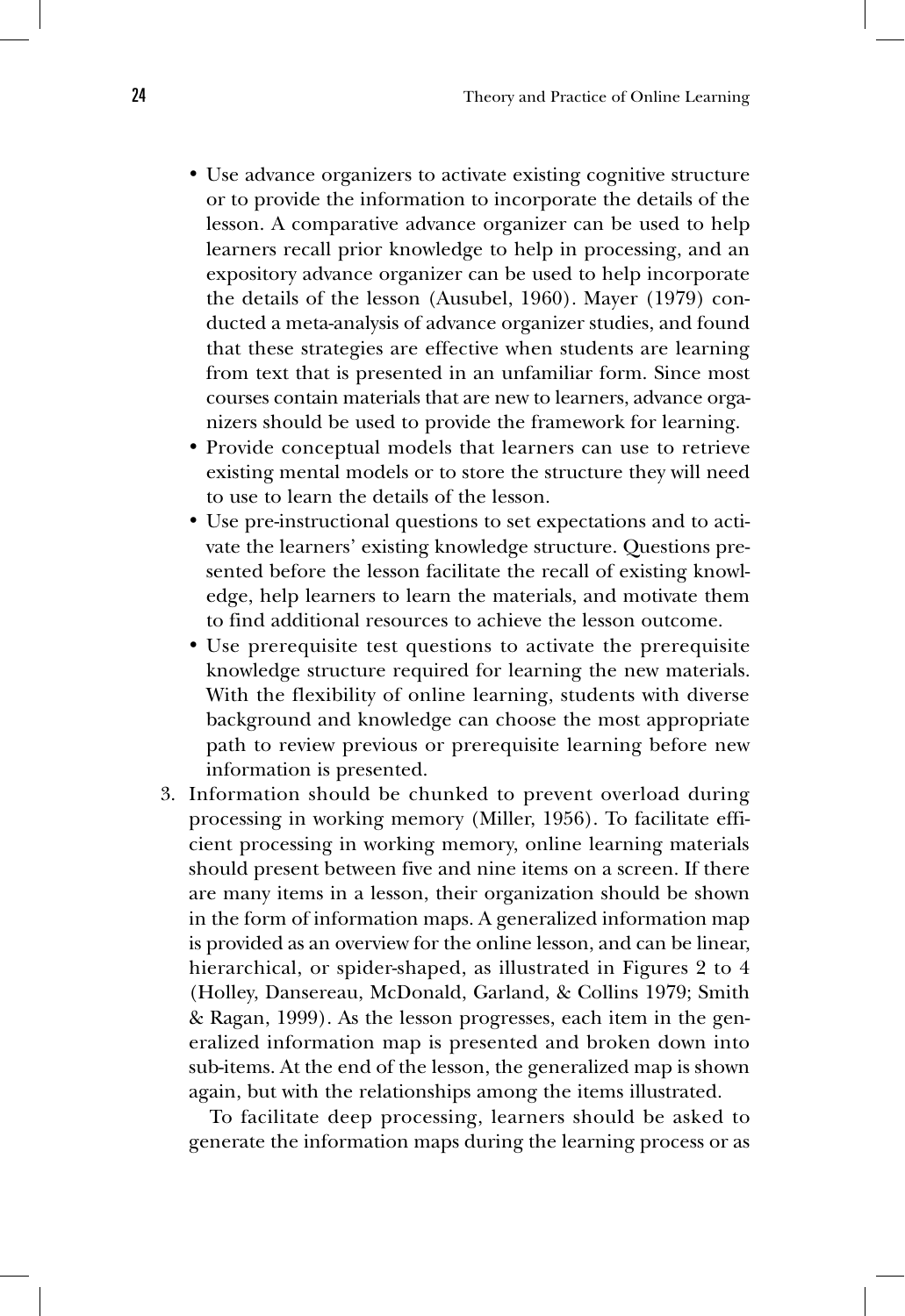

FIGURE 2. Linear information map



**Figure 3.** Spider-shaped information map



**Figure 4.** Hierarchical information map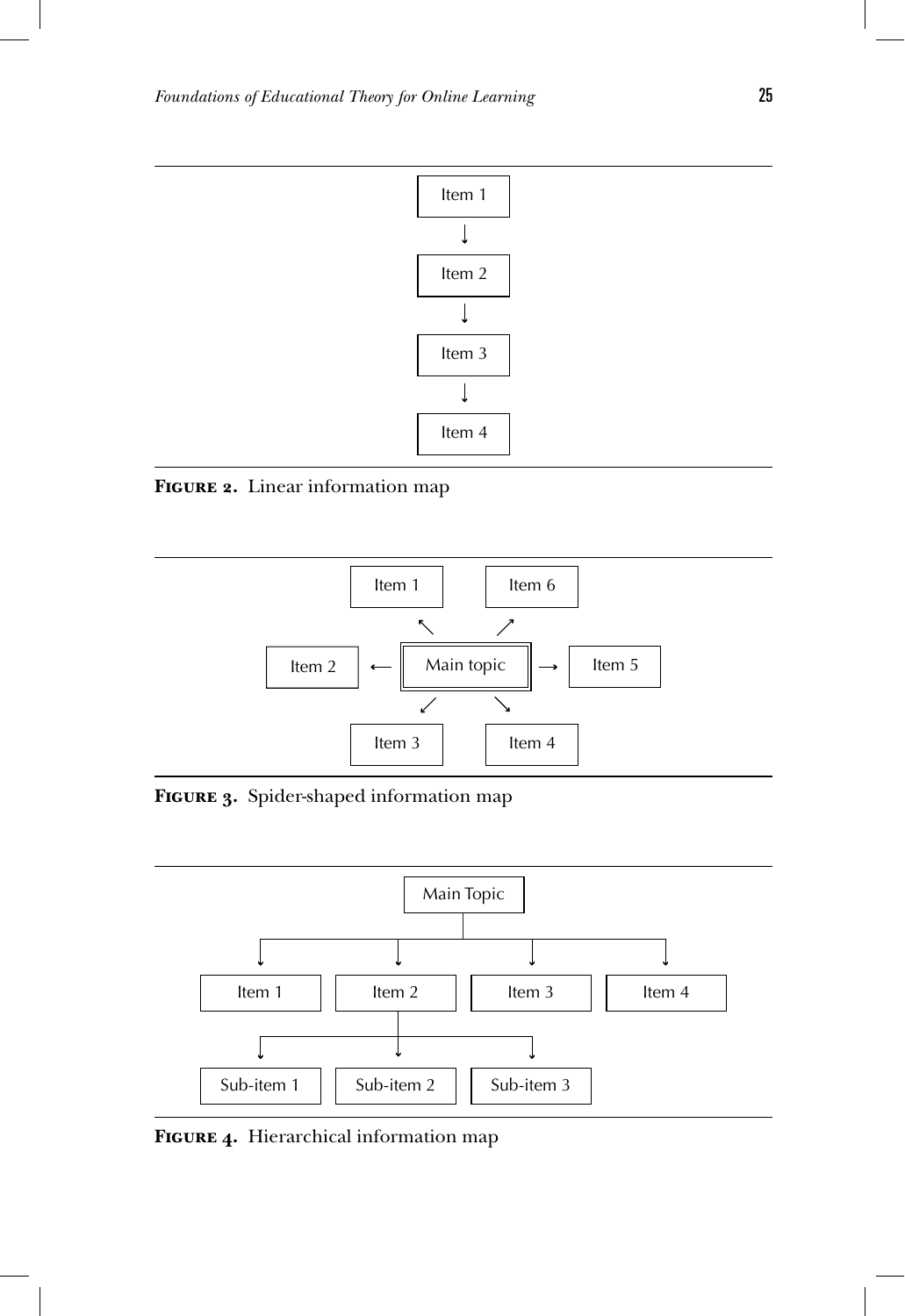a summary activity after the lesson (Bonk & Reynolds, 1997). In addition to facilitating deep processing, information maps can provide the big picture, to help learners to comprehend the details of a lesson. Online learning can capitalize on the processing and visual capabilities of the computer to present information maps to learners, or to ask learners to generate information maps using map-making software.

- 4. Other strategies that promote deep processing should be used to help transfer information to long-term storage. To make the transfer to long-term memory more effective, strategies should be used that require learners to apply, analyze, synthesize, and evaluate promote higher-level learning. Online strategies to allow learners to apply the information in real life should also be included, to contextualize the learning and to facilitate deep processing.
- 5. A variety of learning strategies should be included in online instruction to accommodate individual differences and *learning styles* (Cassidy, 2004). Learning style refers to how a learner perceives, interacts with, and responds to the learning environment; it measures individual differences. Different learning style instruments are used to determine students' learning styles. The Kolb Learning Style Inventory (LSI) looks at how learners perceive and process information (Kolb, 1984), whereas the Myers-Briggs Type Indicator uses dichotomous scales to measure extroversion versus introversion, sensing versus intuition, thinking versus feeling, and judging versus perception (Myers, 1978). In the following discussion, we consider the Kolb Learning Style Inventory.

 Kolb suggests that two components make up our learning experience: perceiving and processing. Perceiving refers to the way learners sense and absorb the information around them, from concrete experience to reflective observation. Concrete experience relates to learners' desire to learn things that have personal meaning. During reflective observation, learners like to take the time to think about and reflect on the learning materials. The second component, processing, refers to how learners understand and process the information that is absorbed after perceiving. Processing ranges from abstract conceptualization to active experimentation. Learners who have a preference for abstract conceptualization like to learn facts and figures and research new information on different topics. Learners who have a preference for active experimentation like to apply what they learn to real-life situations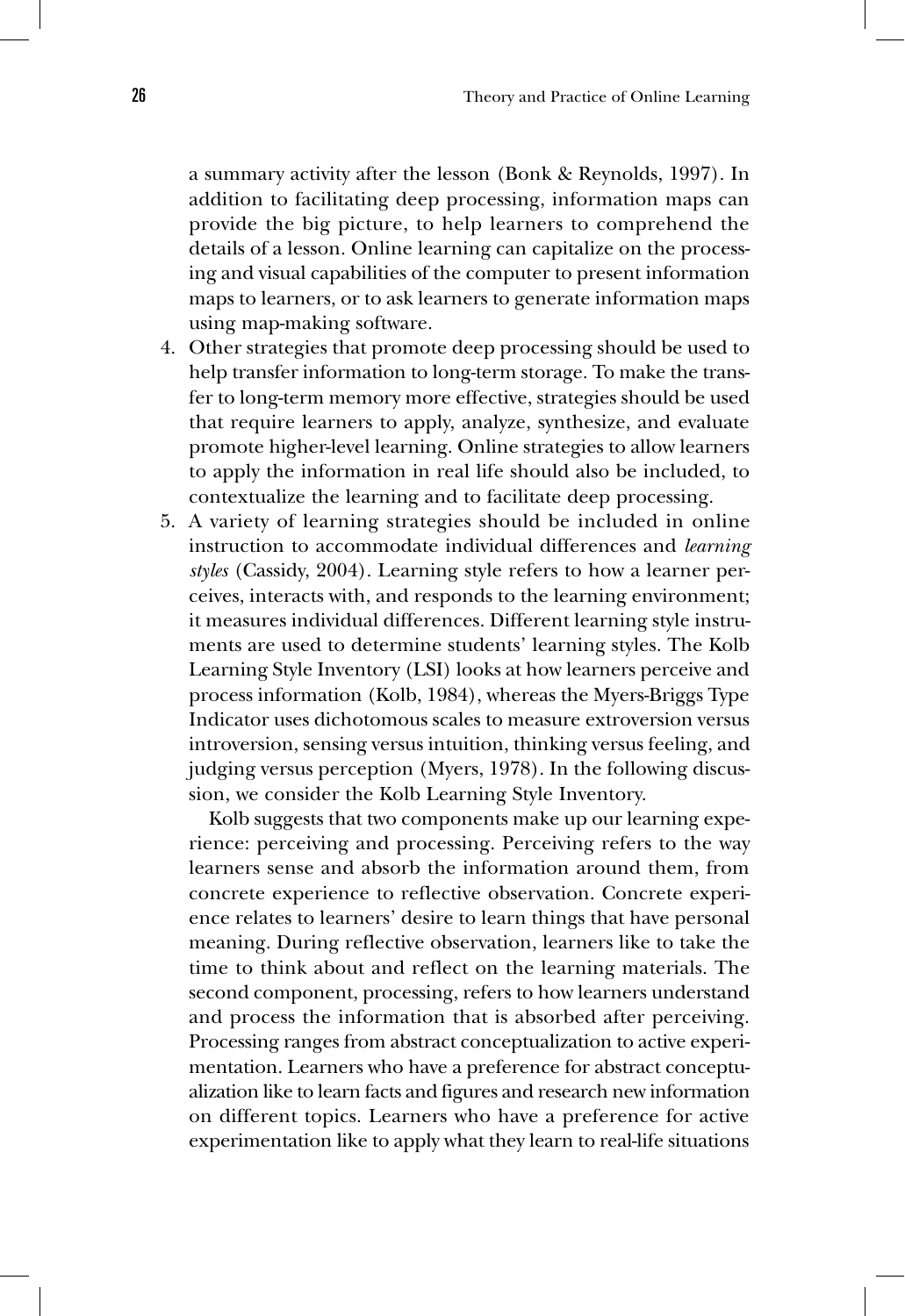and to go beyond what was presented. They like to try things and learn from their experience. Online learning can cater for individual differences by determining a learner's preference and providing appropriate learning activities based on that learner's style.

 Online learning materials should include activities for the different styles, so that learners can select appropriate activities based on their preferred learning style. Concrete-experience learners prefer specific examples in which they can be involved, and they relate to peers more than to people in authority. They like group work and peer feedback, and they see the instructor as a coach or helper. These learners prefer support methods that allow them to interact with peers and obtain coaching from the instructor. Reflective-observation learners like to observe carefully before taking any action. They prefer that all the information be available for learning, and see the instructor as the expert. They tend to avoid interaction with others. Abstract-conceptualization learners like to work more with things and symbols and less with people. They like to work with theory and to conduct systematic analyses. Active-experimentation learners prefer to learn by doing practical projects and participating in group discussions. They prefer active learning methods and interact with peers for feedback and information. They tend to establish their own criteria for evaluating situations. Adequate supports should be provided for students with different learning styles. Ally and Fahy (2002) found that students with different learning styles have different preferences for support. For example, the assimilator learning style prefers high instructor presence, while the accommodator learning style prefers low instructor presence.

 *Cognitive style* refers to a learner's preferred way of processing information; that is, the person's typical mode of thinking, remembering, or problem solving. Thus, cognitive style is another individual difference indicator. Cognitive style is considered to be a personality dimension that influences attitudes, values, and social interaction. One of the dimensions of cognitive style that has implications for online learning is the distinction between fielddependent and field-independent personalities (Witkin, Moore, Goodenough, & Cox, 1977). Field-independent personalities approach the environment in an analytical manner; for example, they distinguish figures as discrete from their backgrounds.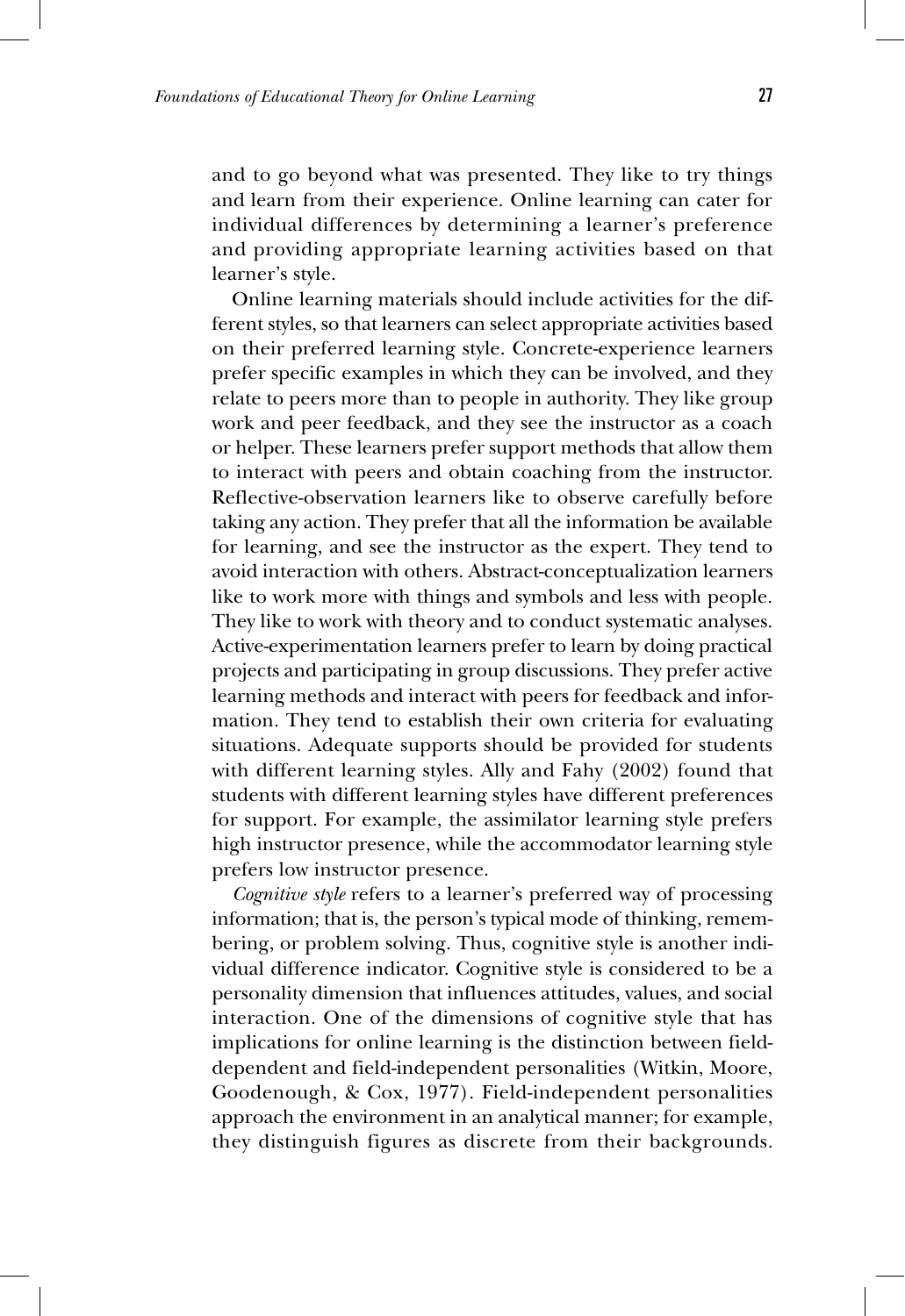Field-independent individuals experience events in a more global, less differentiated way. Field-dependent individuals have a greater social orientation compared to field-independent personalities. Field-independent individuals are likely to learn more effectively under conditions of intrinsic motivation, such as self-study, and are influenced less by social reinforcement.

- 6. Information should be presented in different modes to facilitate processing and transferring it to long-term memory. Where possible, textual, verbal, and visual information should be presented to encourage encoding. According to dual-coding theory (Paivio, 1986), information received in different modes (textual and visual) will be processed better than that presented in a single mode (text). Dual-coded information is processed in different parts of the brain, resulting in more encoding. Presenting information in different modes also accommodates individual differences in processing.
- 7. Learners should be motivated to learn. It does not matter how effective the online materials are, if learners are not motivated, they will not learn. The issue is whether to use intrinsic motivation (driven from within the learner) or extrinsic motivation (instructor- and performance-driven). Designers of online learning materials should use intrinsic motivation strategies to motivate learners (Malone, 1981); however, extrinsic motivation should also be used since some learners are motivated by externally driven methods. Keller proposes the ARCS model (*A*ttention, *R*elevance, *C*onfidence, *S*atisfaction) for motivating learners during learning (Keller, 1983; Keller & Suzuki, 1988):
	- *Attention:* Capture the learners' attention at the start of the lesson and maintain it throughout the lesson. The online learning materials must include an activity at the start of the learning session to connect with the learners.
	- *Relevance:* Inform learners of the importance of the lesson and how taking the lesson could benefit them. Strategies could include describing how learners will benefit from taking the lesson, and how they can use what they learn in real-life situations. This strategy helps to contextualize the learning and make it more meaningful, thereby maintaining learners' interest throughout the learning session.
	- *Confidence:* Use strategies such as designing for success and informing learners of the lesson expectations. Design for success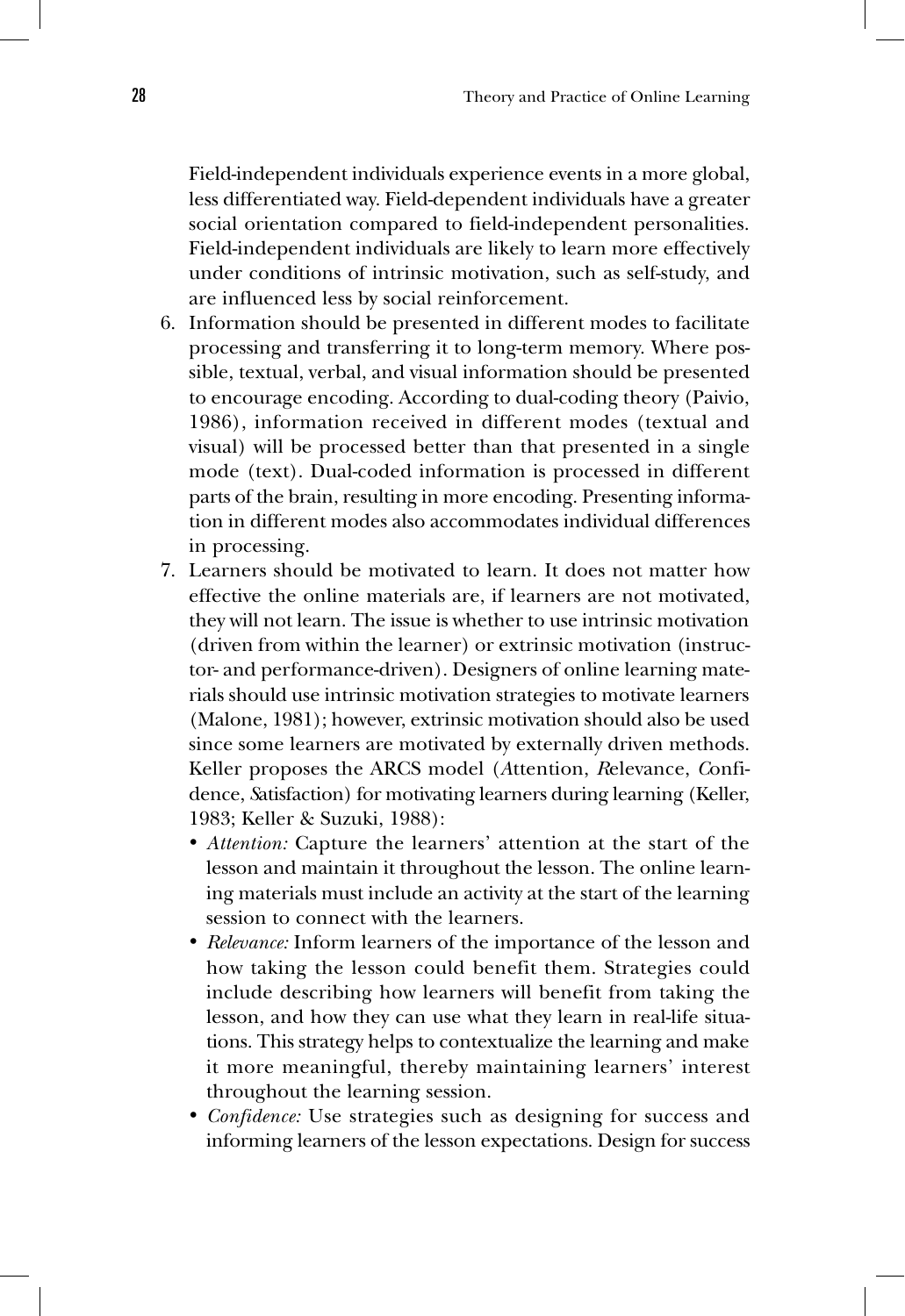by sequencing from simple to complex, or from known to unknown, and use a competency-based approach where learners are given the opportunity to use different strategies to complete the lesson. Inform learners of the lesson outcome and provide ongoing encouragement to complete the lesson.

- *Satisfaction:* Provide feedback on learners' performance and allow them to apply what they learn in real-life situations. Learners like to know how they are doing, and they like to contextualize what they are learning by applying the information in real life.
- 8. Encourage learners to use their metacognitive skills to help in the learning process (Mayer, 1998; Sternberg, 1998; Yorke & Knight, 2004). *Metacognition* is a learner's ability to be aware of his or her cognitive capabilities and use these capabilities to learn. When learning online, learners should be given the opportunity to reflect on what they are learning, collaborate with other learners, and check their progress. Self-check questions and exercises with feedback throughout a lesson are good strategies to allow learners to check how they are doing, so they can use their metacognitive skills to adjust their learning approach if necessary.
- 9. Online strategies that facilitate the transfer of learning should be used to encourage application in different and real-life situations. Simulation of the real situation, using real-life cases, should be part of the lesson. Also, learners should be given the opportunity to complete assignments and projects that use real-life applications and information. Transfer to real-life situations could assist the learners to develop personal meaning and contextualize the information.

 Cognitive psychology suggests that learners receive and process information to be transferred into long-term memory for storage. The amount of information processed depends on the amount that is perceived, and the amount stored in long-term memory depends on the quality of the processing in working memory. Effective online lessons must use techniques to allow learners to sense and perceive the information, and must include strategies to facilitate high-level processing for transfer of information to long-term memory. After learners acquire the information, they create personal knowledge to make the materials meaningful. The constructivist school of learning, which is discussed below, suggests that learners construct personal knowledge from the learning experience.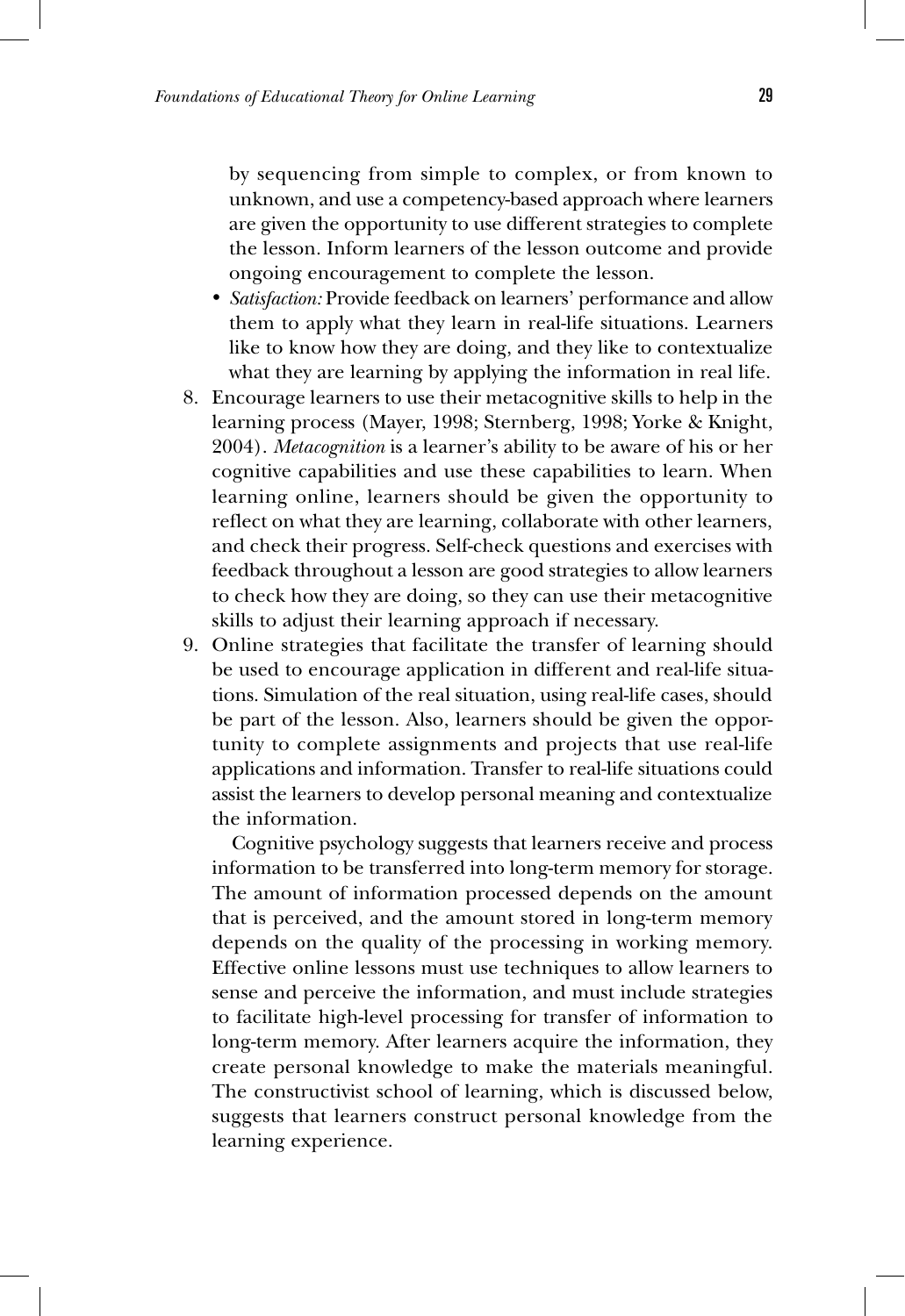## Constructivist School of Learning

Constructivists see learners as active rather than passive. Knowledge is not received from the outside or from someone else; rather, the individual learner interprets and processes what is received through the senses to create knowledge. The learner is the centre of the learning, with the instructor playing an advising and facilitating role. Learners should be allowed to construct knowledge rather than being given knowledge through instruction (Duffy & Cunningham, 1996). The construction of knowledge includes both physical and intellectual learning activities (Phillips, 2005). A major emphasis of constructivists is *situated learning*, which sees learning as contextual (Hung, Looi, & Koh, 2004). Learning activities that allow learners to contextualize the information should be used in online instruction. If the information has to be applied in many contexts, then learning strategies that promote multi-contextual learning should be used to make sure that learners can indeed apply the information broadly. Learning is moving away from one-way instruction to construction and discovery of knowledge (Tapscott, 1998).

In his transformation theory, Mezirow (1991) uses both constructivism and cognitivism to explain how people learn. He sees learning as "the process of using a prior interpretation to construe a new or revised interpretation of the meaning of one's experience in order to guide future action" (p. 12). Transformative learning involves "reflectively transforming the beliefs, attitudes, opinions, and emotional reactions that constitute our meaning schemes or transforming our meaning perspectives" (p. 223). Mezirow claims that learning involves five interacting contexts: the frame of reference or meaning perspective in which the learning is embedded; the conditions of communication; the line of action (process) in which the learning occurs; the self-image of the learner; and the situation encountered during the learning process (p. 13).

Implications for Online Learning

- 1. Learning should be an active process. Keeping learners active doing meaningful activities results in high-level processing, which facilitates the creation of personalized meaning. Asking learners to apply the information in a practical situation is an active process, and facilitates personal interpretation and relevance.
- 2. Learners should construct their own knowledge, rather than accepting that given by the instructor. Knowledge construction is facilitated by good interactive online instruction, since the students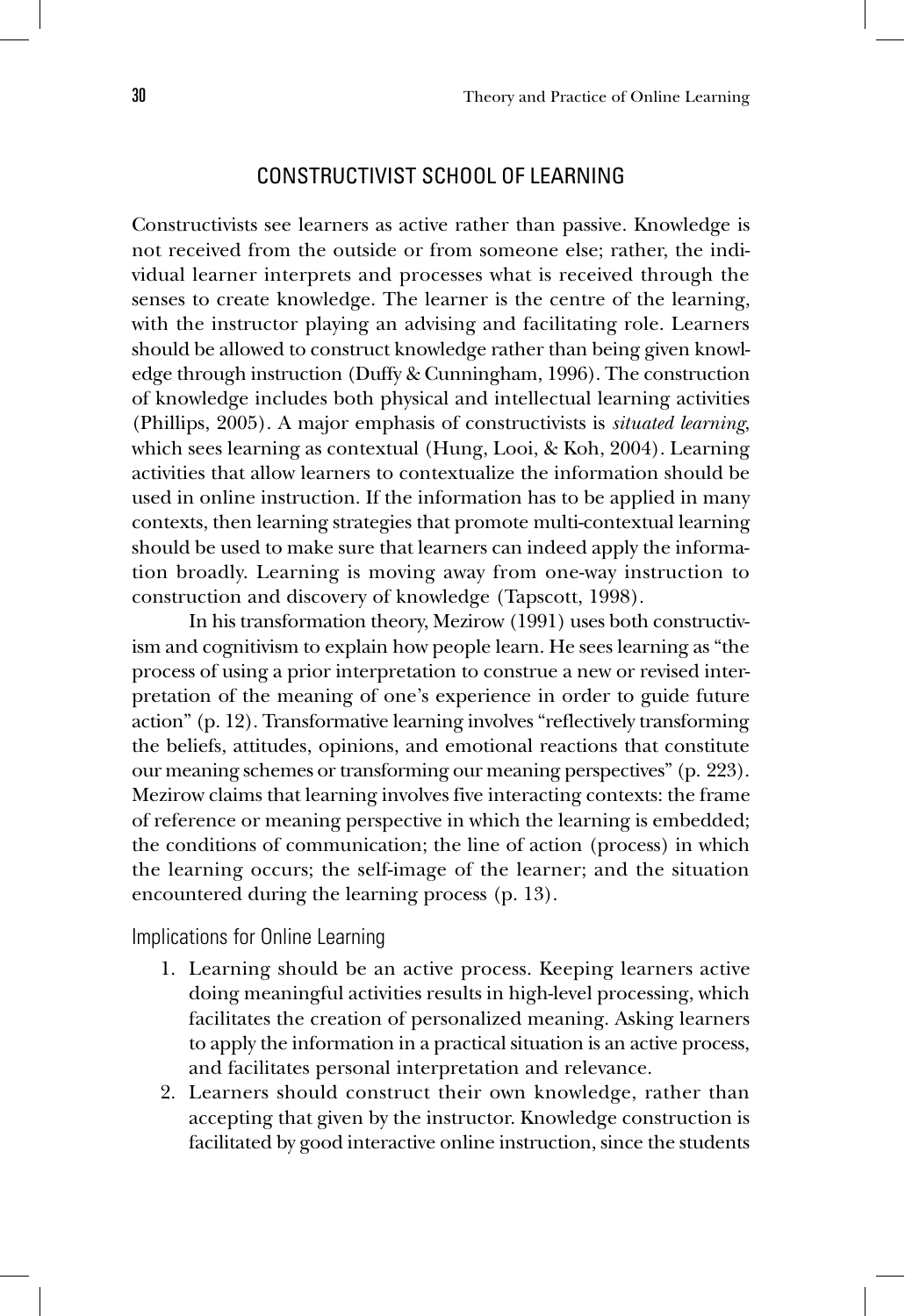have to take the initiative to learn and to interact with other students and the instructor, and because the learning agenda is controlled by the student (Murphy & Cifuentes, 2001). In an online environment, students experience the information first-hand, rather than receiving filtered information from an instructor whose style or background may differ from theirs. In a traditional lecture, instructors contextualize and personalize the information to meet their own needs, which may not be appropriate for all learners. In online instruction, learners experience the information first-hand, which gives them the opportunity to contextualize and personalize the information themselves.

- 3. Collaborative and cooperative learning should be encouraged to facilitate constructivist learning (Hooper & Hannafin, 1991; Johnson & Johnson, 1996; Palloff & Pratt, 1999). Working with other learners gives learners real-life experience of working in a group and allows them to use their metacognitive skills. Learners will also be able to use the strengths of other learners, and learn from others. When assigning group work, membership should be based on the expertise level and learning style of individual group members, so that individual team members can benefit from one another's strengths.
- 4. Learners should be given control of the learning process. There should be a form of guided discovery where learners are allowed to made decisions about learning goals, with some guidance from the instructor.
- 5. Learners should be given time and the opportunity to reflect. When learning online, students need the time to reflect and internalize the information. Embedded questions about the content can be used throughout the lesson to encourage learners to reflect on and process the information in a relevant and meaningful manner; or learners can be asked to generate a learning journal during the learning process, to encourage reflection and processing.
- 6. Learning should be made meaningful. Learning materials should include examples that relate to the learners so that they can make sense of the information. Assignments and projects should allow learners to choose meaningful activities to help them apply and personalize the information.
- 7. Learning should be interactive to promote higher-level learning and social presence, and to help develop personal meaning. According to Heinich, Molenda, Russell, and Smaldino (2002),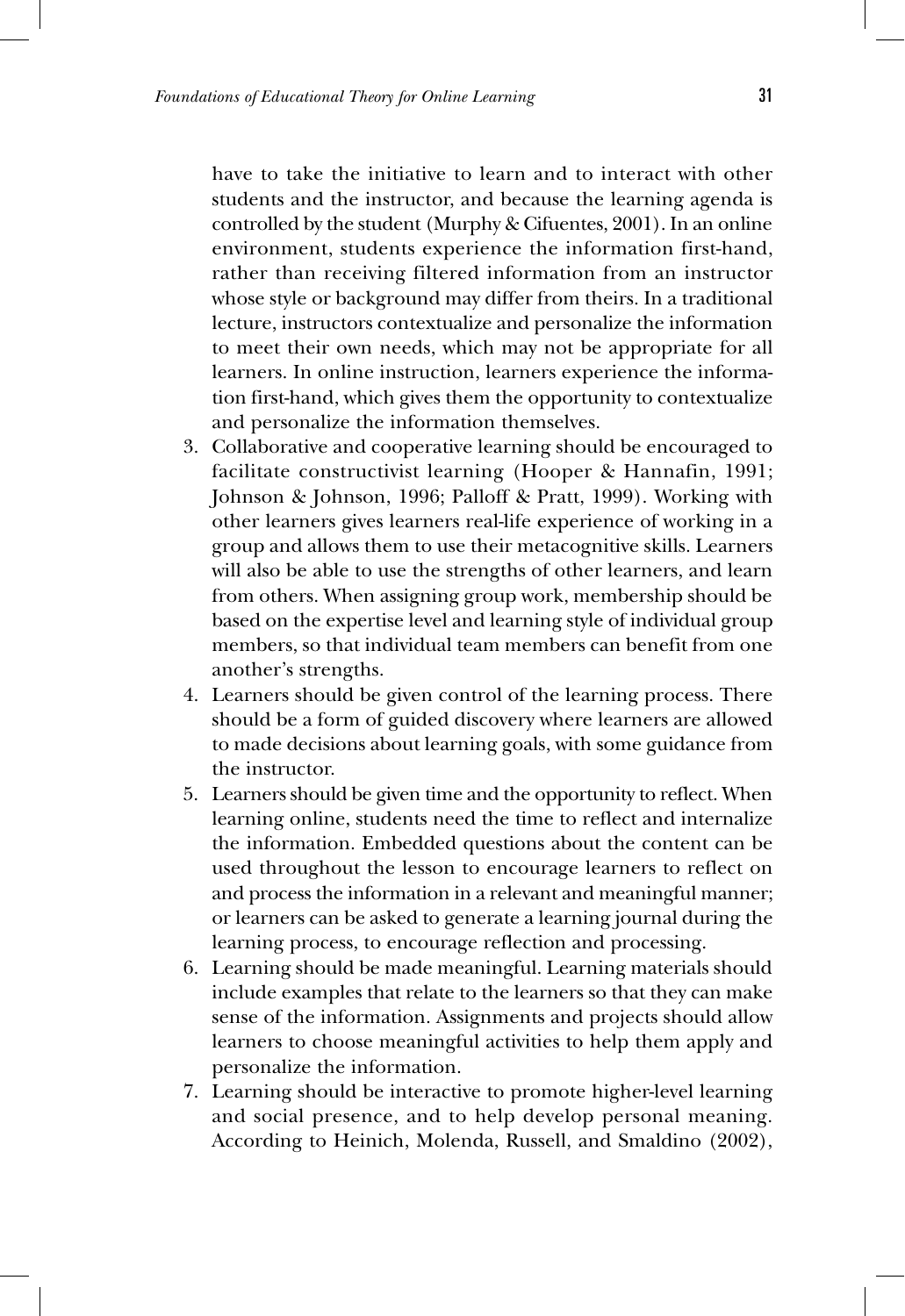learning is the development of new knowledge, skills, and attitudes as the learner interacts with information and the environment. Interaction is critical to creating a sense of presence and a sense of community for online learners, and to promoting transformational learning (Murphy & Cifuentes, 2001). Learners receive the learning materials through the technology, process the information, and then personalize and contextualize the information. In the transformation process, learners interact with the content, with other learners, and with instructors to test and confirm ideas and to apply what they learn. Garrison (1999) claims that the design of the educational experience includes the transactional nature of the relationship between instructor, learners, and content that is of significance to the learning experience.

Different kinds of interaction will promote learning at different levels. Figure 5 shows interactive strategies to promote higher-level



**FIGURE 5.** Levels of Interaction in online learning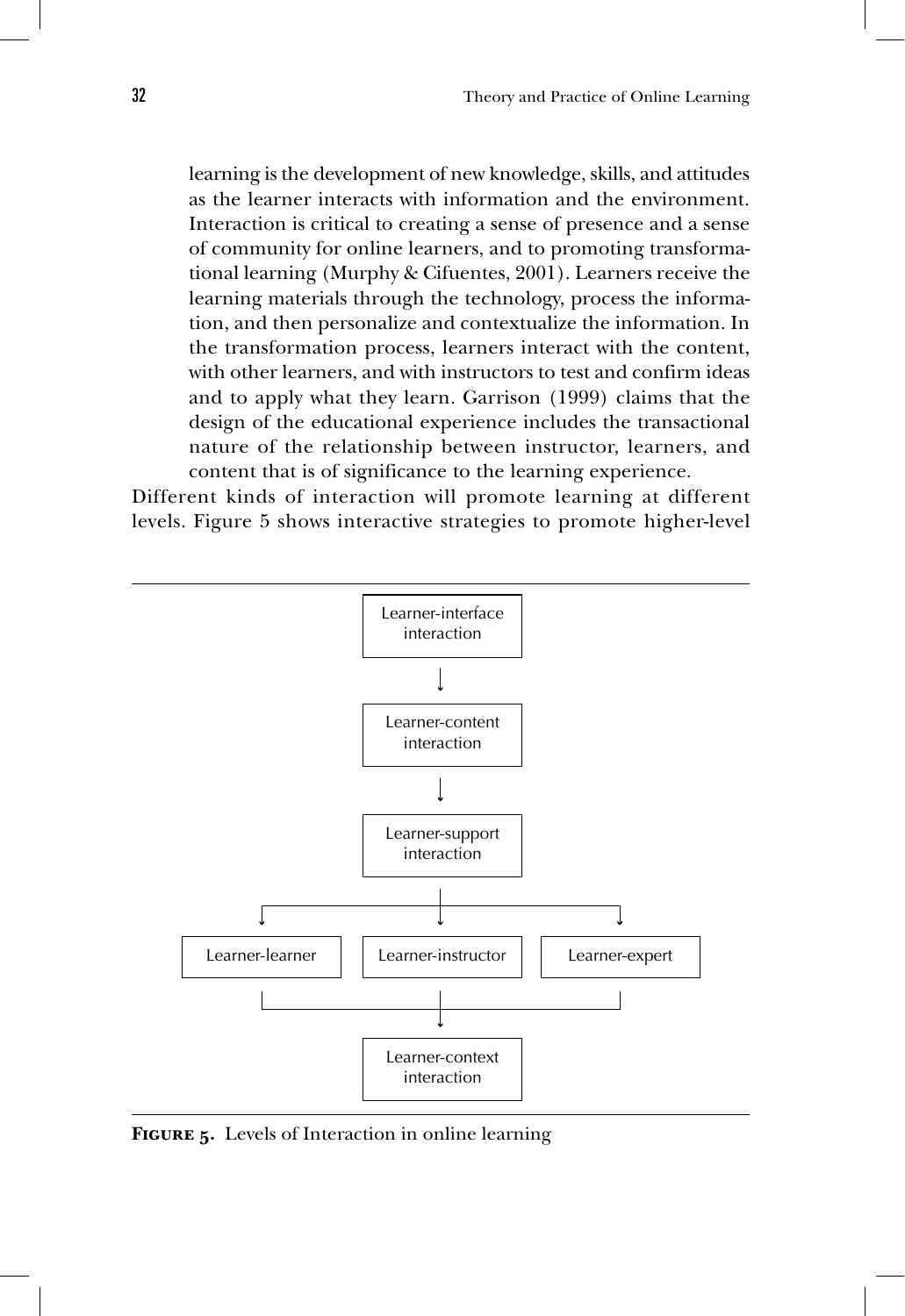learning (Berge, 1999; Gilbert & Moore, 1998; Schwier & Misanchuk, 1993). Hirumi (2002) proposes a framework of interaction in online learning that consists of three levels. Level one is learner-self interaction, which occurs within learners to help monitor and regulate their own learning. Level two is learner-human and learner-non-human interactions, where the learner interacts with human and non-human resources. Level three is learner-instruction interaction, which consists of activities to achieve a learning outcome. This chapter goes one step further and proposes interactions that go from lower-level to higherlevel interactions, based on behaviorist, cognitivist, and constructivist schools of learning.

At the lowest level of interaction, there must be learner-interface interaction to allow the learner to access and sense the information. The interface is where learners use their senses to register the information in sensory storage. In online learning, the interface is with the computer, to access the content and to interact with others. Once learners access the online materials, there must be learner-content interaction to process the information. Learners navigate through the content to access the components of the lesson, which could take the form of prelearning, learning, and post-learning activities. These activities could access reusable learning objects from a repository to present to learners (McGreal, 2002; Wiley, 2002), or they could use content custom-created by the designer or instructor. Students should be given the ability to choose their own sequence of learning, or should be given one or more suggested sequences. As online learners interact with the content, they should be encouraged to apply, assess, analyze, synthesize, evaluate, and reflect on what they learn (Berge, 2002). During the learner-content interaction, learners process the information to transform it from shortterm to long-term memory. The higher the level of processing, the more associations are made in the learners' long-term memory, which results in higher-level learning.

As learners work through the content, they will find the need for learner support, which could take the form of learner-to-learner, learnerto-instructor, instructor-to-learner, and learner-to-expert interactions (Moore, 1989; Rourke, Anderson, Garrison, & Archer, 2001; Thiessen, 2001). There should be strategies to promote learner-context interaction, to allow learners to apply what they learn in real life so that they can contextualize the information. Learner-context interaction allows learners to develop personal knowledge and construct personal meaning from the information.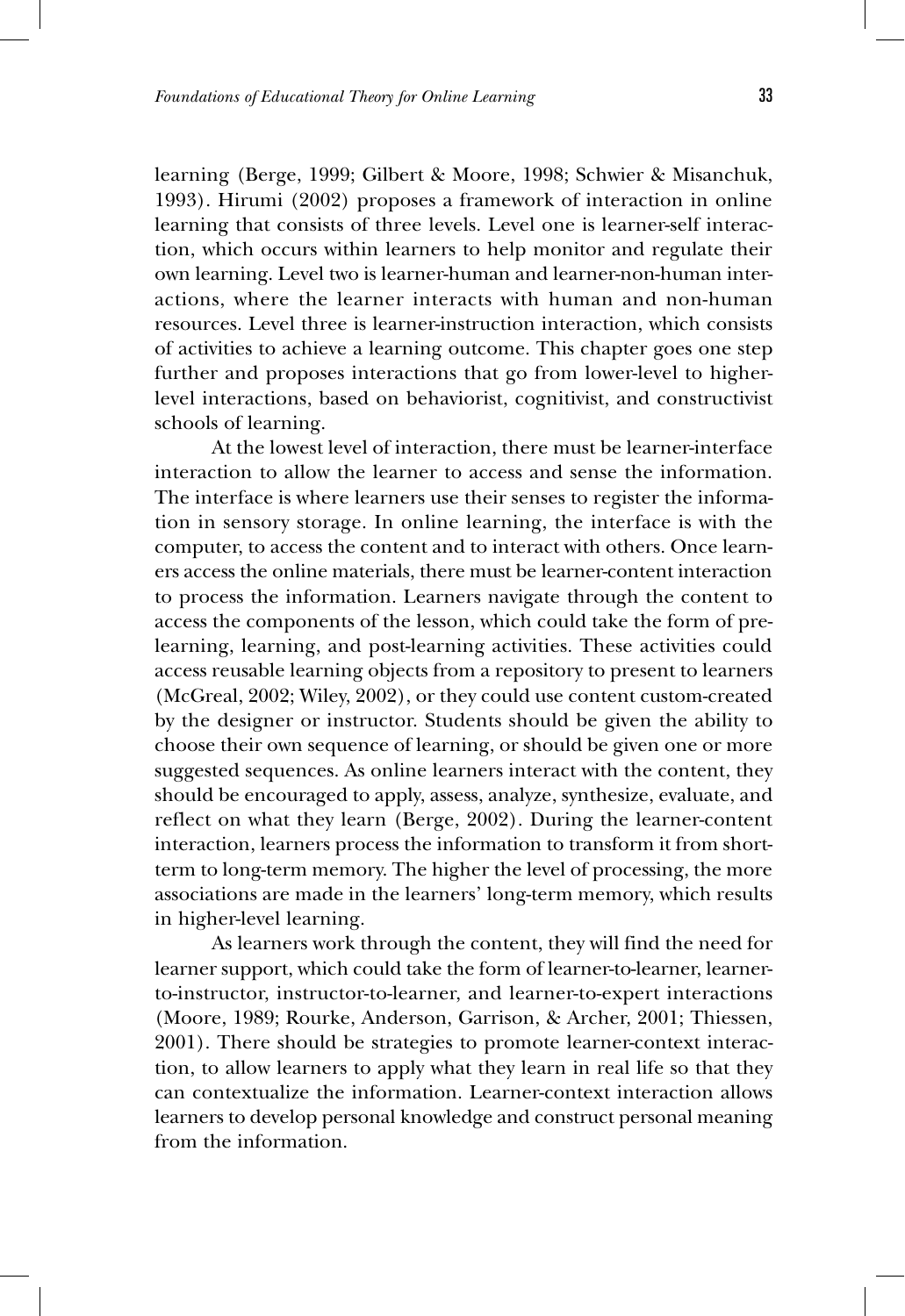## Connectivist Theory for Online Learning

According to Siemens (2004), connectivist theory is for the digital age, where individuals learn and work in a networked environment. As a result, we do not have control over what we learn since others in the network continually change information, and that requires new learning, unlearning old information, and/or learning current information. Siemens proposes some guidelines for designing learning materials for the learner, based on connectivist theory. Below is an elaboration of these guidelines for the development of online learning materials.

- Because of the information explosion, learners should be allowed to explore and research current information. Learners of the future need to be autonomous and independent learners so that they can acquire current information to build a valid and accurate knowledge base. Appropriate use of the Internet is an ideal learning strategy in a networked world.
- Some information and procedures become obsolete because of changes in the field and innovation; learners must therefore be able to unlearn old information and mental models and learn current information and mental models. The information that is valid today may not be valid tomorrow.
- The rapid increase of information available from a variety of sources means that some information is not as important or genuine as other information. As a result, the learner must be able to identify important information from unimportant information.
- Learners must have the ability to recognize what knowledge is no longer valid so they can acquire the new knowledge for a discipline. This requires that learners keep up-to-date in the field and be active participants in the network of learning.
- Because of globalization, information is not location-specific, and with the increasing use of telecommunication, technologies experts and learners from around the world can share and review information. Learning and knowledge rests in a diversity of opinions. As a result, learners must be allowed to connect with others around the world to examine others' opinions and to share their thinking with the world. Mobile learning promises to help learners function in a networked world where they can learn at any time and from anywhere (Ally, 2005).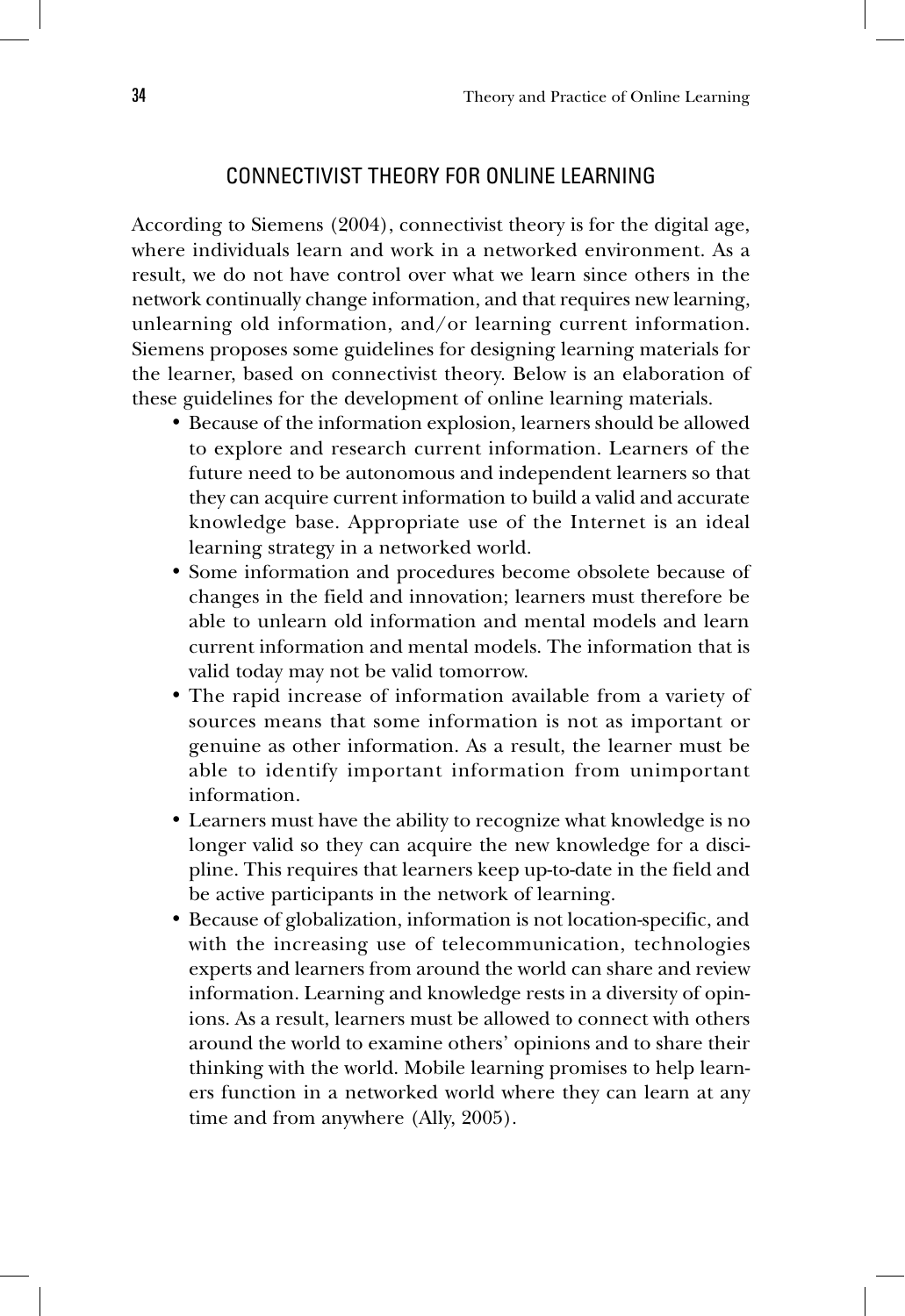- The world is connected by telecommunication technology. Hence, information for learning should not be taken from one source but should be assembled from many sources to reflect the networked world and the diversity of thinking. Learning should be delivered in a multi-channel system where different communication technologies are used to deliver the learning materials to facilitate optimal learning (Mukhopadhyay & Parhar, 2001).
- The field of computer systems is altering the learning process. The intelligent agents that are being built into devices and appliances will affect how students learn and where they obtain their learning materials. For example, devices and appliances will have built-in learning materials. When learners interact with the equipment, the training will be provided to them. Or, if the learner makes a mistake while using the equipment, the system will detect the mistake and provide the correct information. Hence, what learners need to learn depends on the type of equipment they use and their prior knowledge.
- Because of the information explosion, learners of the future must be willing to acquire new knowledge on an ongoing basis. Online teaching strategies must give learners the opportunity to research and locate new information in a discipline so that they can keep up-to-date in the field. In addition to using the Internet to deliver flexibility, instruction must be designed for experiential and authentic learning (Schmidt & Werner, 2007).
- The Internet is expanding education into a global classroom, with learners, teachers, and experts from around the world. As a result, learners must network with other students and experts to make sure that they are continually learning and updating their knowledge.
- Because of innovation and our increasing use of technology, learning is becoming more multidisciplinary. Learners must be exposed to different fields so that they can see the connections between the information in the fields. For example, learning about learning theories requires that learners be exposed to what the research says in psychology and information technology.

Siemens (2004) suggests that because of the networked society, globalization, and the constant changes to information and new information, educators need to look at new ways to design learning materials. He proposes a theory based on connectivism to prepare learners to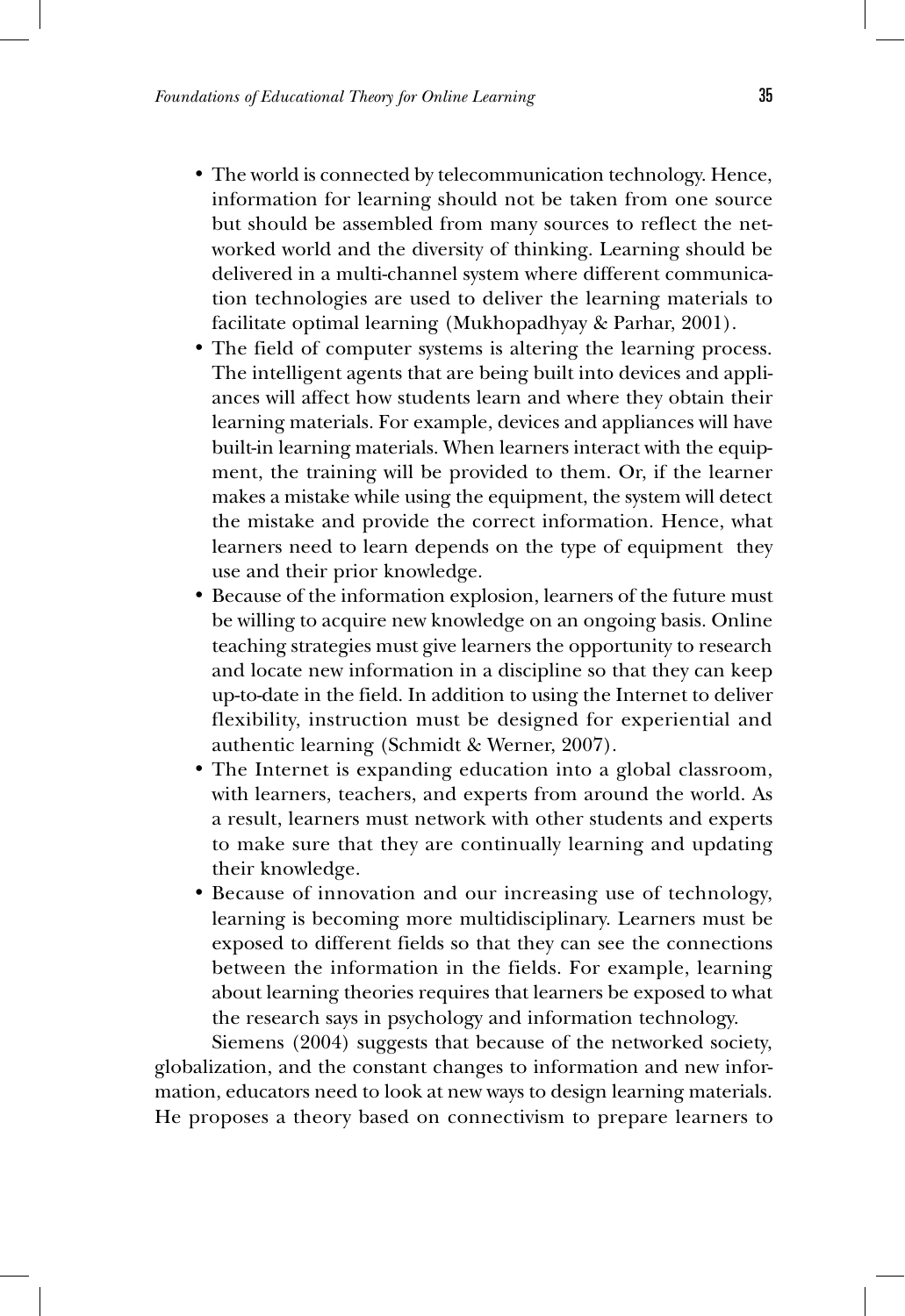function in the digital and networked age; however, further work needs to be done on how this theory can be used by educators to design and develop learning materials.

## Conclusion

This chapter concludes by proposing a model, based on educational theory, that shows the important learning components that should be used when designing online materials. Neither placing information on the Web nor linking to other digital resources on the Web constitutes online instruction. Online instruction occurs when learners use the Web to go through the a sequence of instruction, to complete the learning activities, and to achieve learning outcomes and objectives (Ally, 2002; Ritchie & Hoffman, 1997). A variety of learning activities should be used to accommodate the different learning styles. Learners will choose the appropriate strategy to meet their learning needs. Refer to Figure 6 for key components that should be considered when designing online learning materials.

#### Learner Preparation

A variety of pre-learning activities can prepare learners for the details of the lesson, and to connect and motivate them to learn the online lesson. A rationale should be provided to inform learners of the importance of taking the online lesson and to show how it will benefit them. A concept map is provided to establish the existing cognitive structure, to incorporate the details of the online lesson, and to activate learners' existing structures to help them learn the details in the lesson. The lesson concept map also gives learners the big picture.

Learners should be informed of the learning outcomes of the lesson, so they know what is expected of them and will be able to gauge when they have achieved the lesson outcomes. An advance organizer should be provided to establish a structure, to organize the details in the online lesson, or to bridge between what learners already know and need to know. Learners must be told the prerequisite requirements so that they can check whether they are ready for the lesson. Providing the prerequisites to learners also activates the required cognitive structure to help them learn the materials.

A self-assessment should be provided at the start of the lesson to allow learners to check whether they already have the knowledge and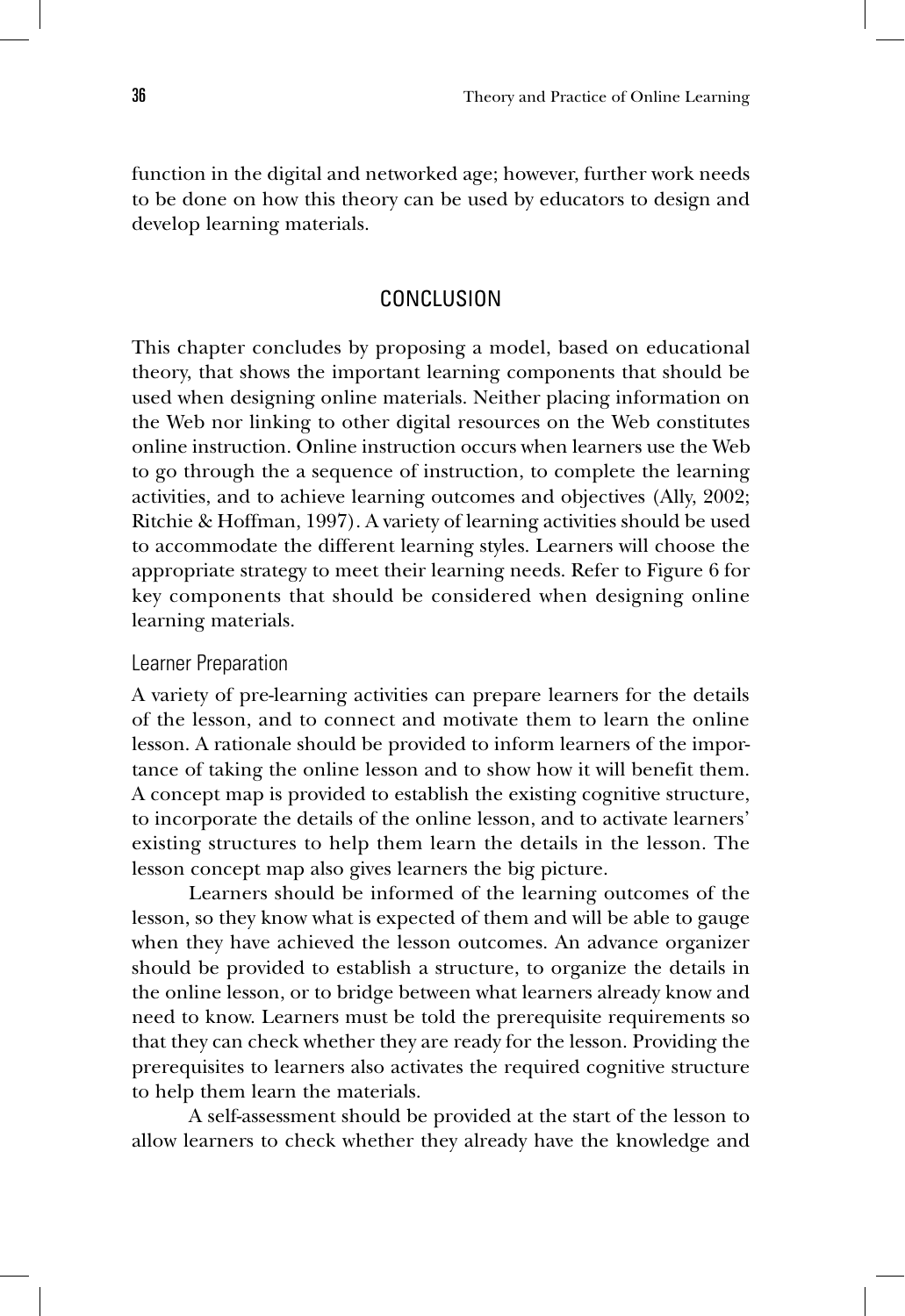

FIGURE 6. Components of effective online learning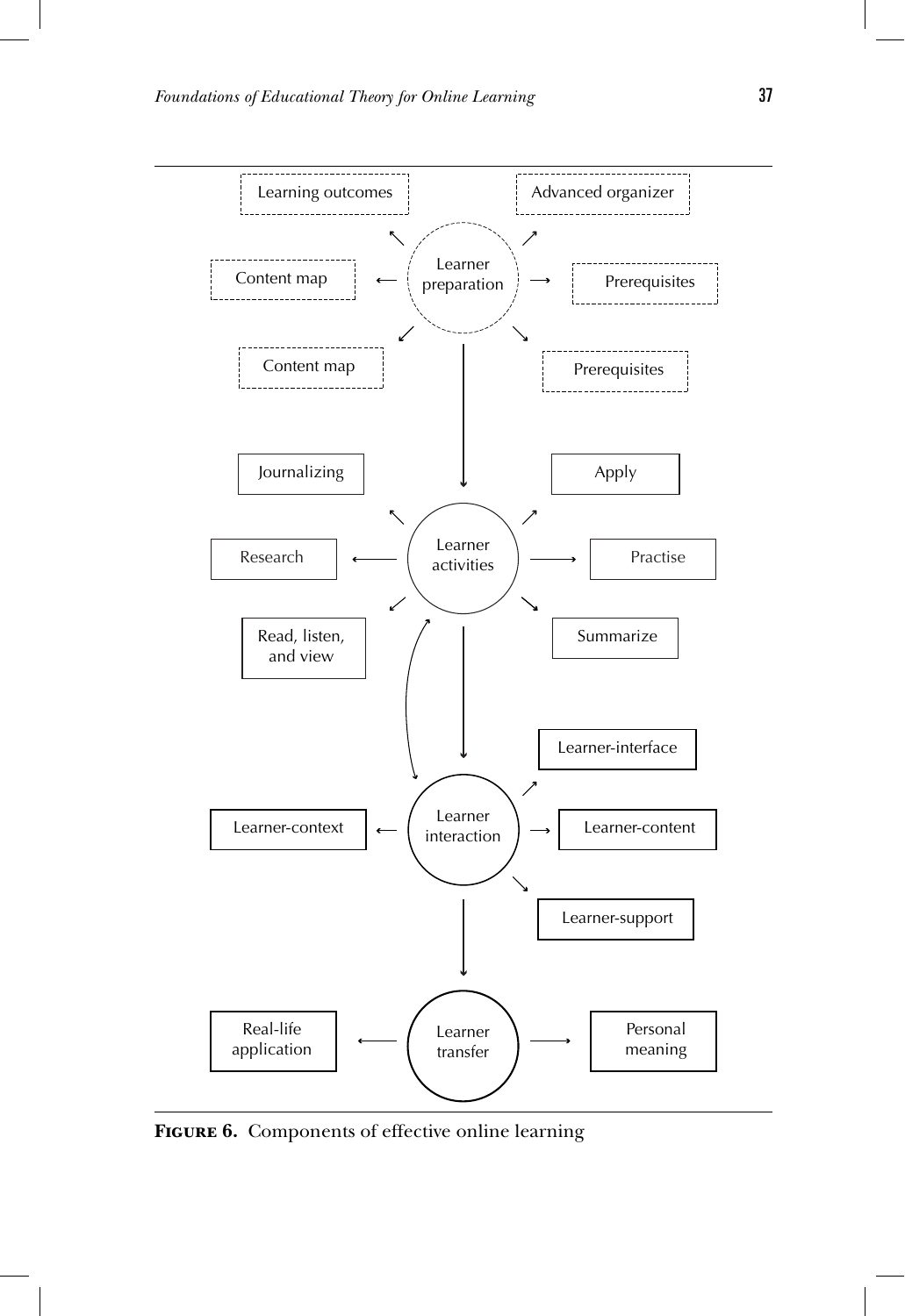skills taught in the online lesson. If learners think they have the knowledge and skills, they should be allowed to take that lesson's final test. The self-assessment also helps learners to organize the lesson materials and to recognize the important materials in the lesson. Once learners are prepared for the details of the lesson, they can go on to complete the online learning activities and to learn the details of the lesson.

#### Learner Activities

Online learning should include a variety of learning activities to help students achieve the lesson's learning outcome and to cater for their individual needs. Examples of learning activities include reading textual materials, listening to audio materials, and viewing visuals or video materials. Learners can conduct research on the Internet or link to online information and libraries to acquire further information. Having learners prepare a learning journal will allow them to reflect on what they have learned and provide the information with personal meaning. Appropriate application exercises should be embedded throughout the online lesson to establish the relevance of the materials. Practice activities, with feedback, should be included to allow learners to monitor how they are performing, so that they can adjust their learning method if necessary. To promote higher-level processing and to bring closure to the lesson, a summary should be provided, or learners should be required to generate a lesson summary.

#### Learner Interaction

As learners complete the learning activities, they will be involved with a variety of interactions. Learners need to interact with the interface to access the online materials. The interface should not overload learners, and should make it as easy as possible for learners to sense the information, for transfer to sensory store and then into short-term memory for processing. Learners need to interact with the content to acquire the information needed and to form the knowledge base. There should be interaction between the learner and other learners, between the learner and the instructor, and between the learner and experts to collaborate, participate in shared cognition, form social networks, and establish social presence. Learners should be able to interact within their context to personalize information and construct their own meaning.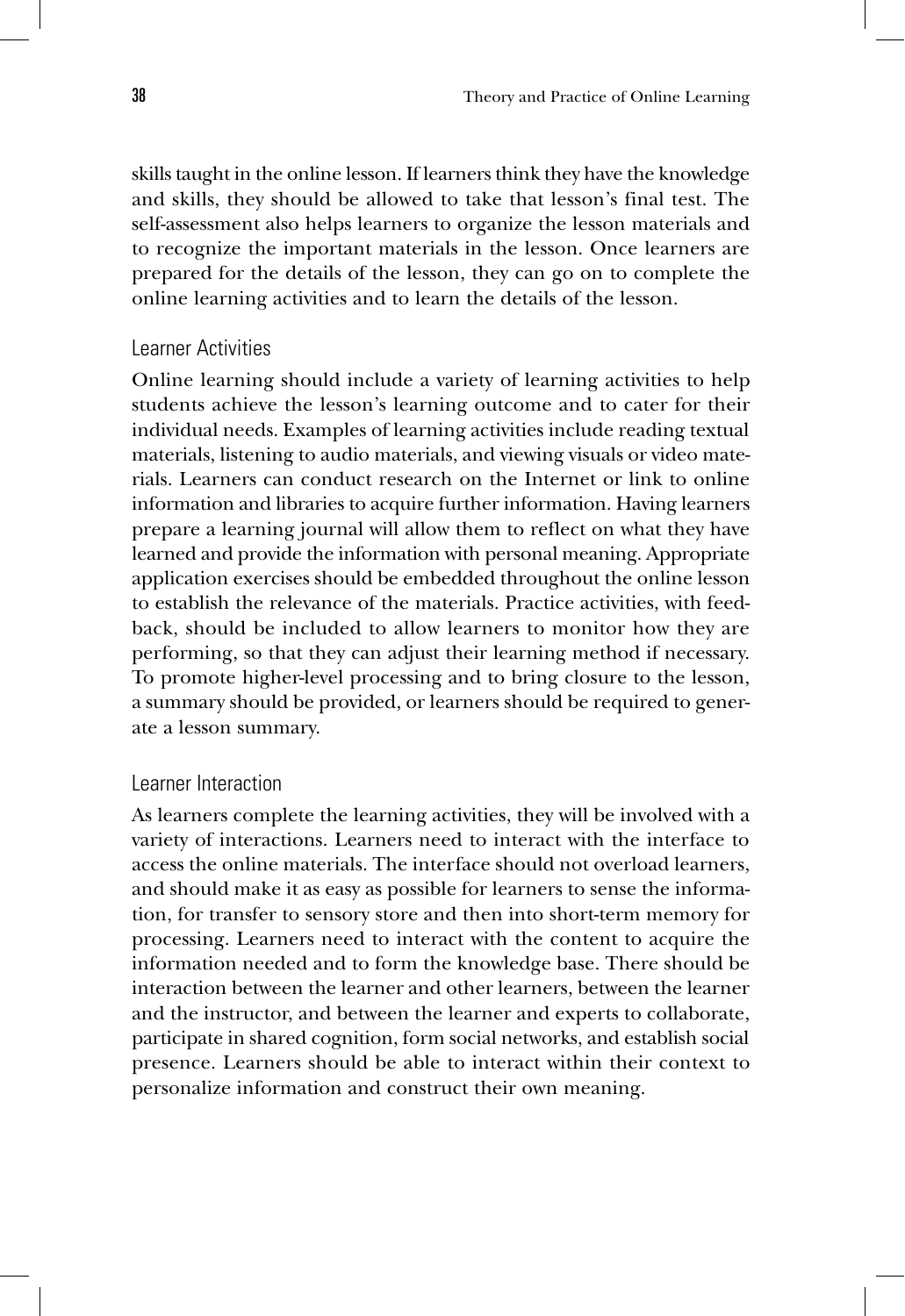## Learner Transfer

Opportunities should be provided for learners to transfer what they learned to real-life applications, so that they can be creative and go beyond what was presented in the online lesson.

## Looking Ahead

Behaviorist, cognitivist, and constructivist theories have contributed in different ways to the design of online materials, and they will continue to be used to develop learning materials for online learning. Behaviorist strategies can be used to teach the facts (what); cognitivist strategies, the principles and processes (how); and constructivist strategies to teach the real-life and personal applications and contextual learning. There is a shift toward constructive learning, in which learners are given the opportunity to construct their own meaning from the information presented during the online sessions. In addition to the existing learning theories, connectivism should be used to guide the development of online learning, since the other learning theories were developed before we became a networked world. Globalization has also affected what students learn and how they learn. The use of learning objects to promote flexibility, and reuse of online materials to meet the needs of individual learners, will become more common in the future. Online learning materials will be designed in small coherent segments, so that they can be redesigned for different learners and different contexts. The integration of 3D interactive graphics and web technologies (Web3D) will allow educators to develop highly interactive and realistic learning environments to enhance online learning (Chittaro & Ranon, 2007). Finally, online learning will be increasingly diverse in response to different learning cultures, styles, and motivations.

#### **REFERENCES**

Ally, M. (2002, August). Designing and managing successful online distance education courses. Workshop presented at the *2002 World Computer Congress*, Montreal, Canada.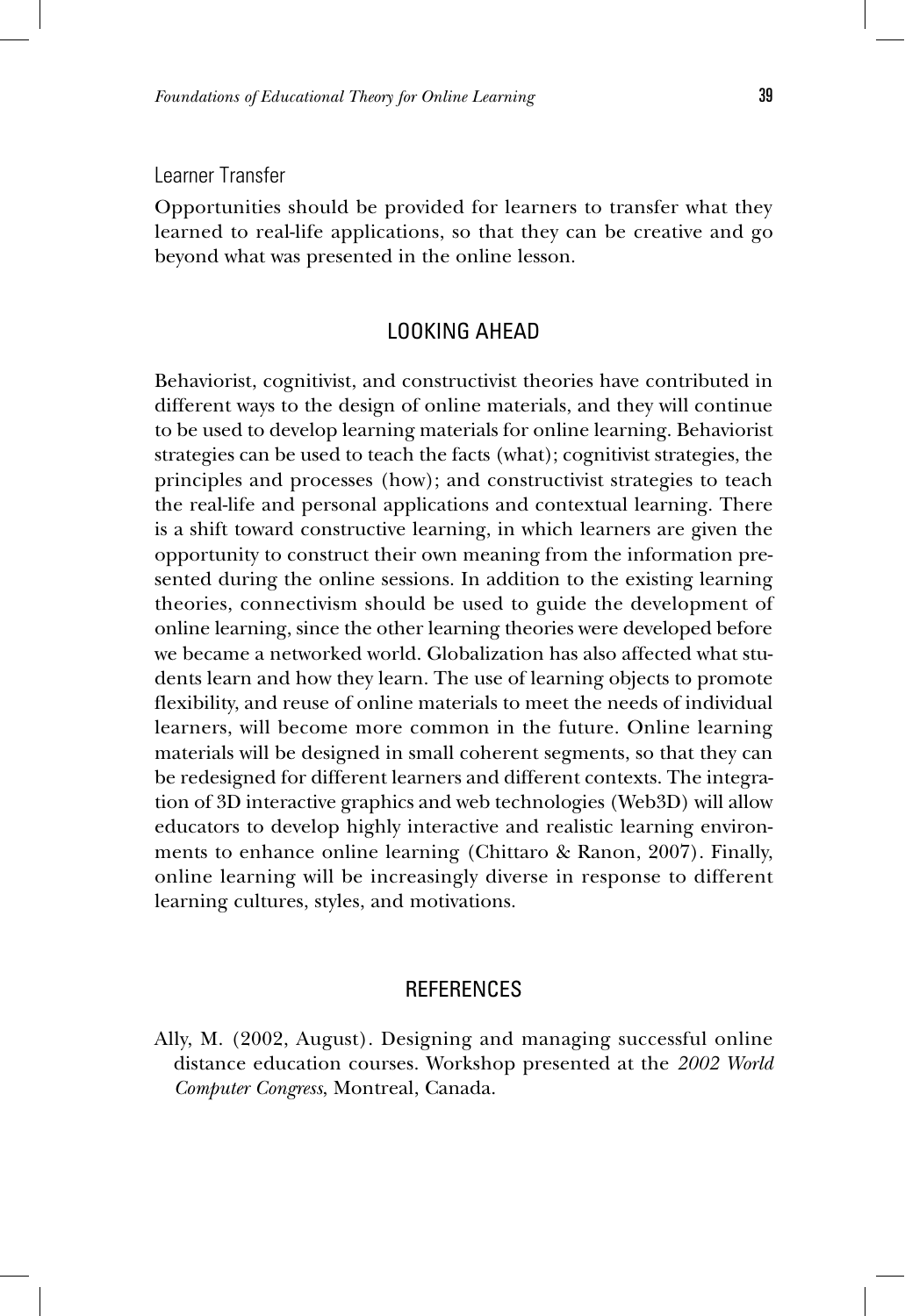- Ally, M. (2005). Using learning theories to design instruction for mobile learning devices. In J. Attwell and C. Savill-Smith (Eds.), *Mobile learning anytime everywhere* (pp. 5–8). Proceedings of the Third World Conference on Mobile Learning, Rome.
- Ally, M., and Fahy, P. (2002, August). Using students' learning styles to provide support in distance education. *Proceedings of the Eighteenth Annual Conference on Distance Teaching and Learning*, Madison, WI.
- Ausubel, D. P. (1960). The use of advance organizers in the learning and retention of meaningful verbal material. *Journal of Educational Psychology*, *51*, 267–272.
- Ausubel, D. P. (1974). *Educational psychology: A cognitive view*. New York: Holt, Rinehart & Winston.
- Berge, Z. L. (1999). Interaction in post-secondary web-based learning. *Educational Technology*, *39*(1), 5–11.
- Berge, Z. L. (2002). Active, interactive, and reflective learning. *The Quarterly Review of Distance Education*, *3*(2), 181–190.
- Beynon, M. (2007). Computing technology for learning in need of a radical new conception. *Educational Technology & Society*, *10*(1), 94–106.
- Bonk, C. J., & Reynolds, T. H. (1997). Learner-centered web instruction for higher-order thinking, teamwork, and apprenticeship. In B. H. Khan (Ed.), *Web-based instruction* (pp. 167–178). Englewood Cliffs, NJ: Educational Technology Publications.
- Carliner, S. (1999). *Overview of online learning*. Amherst, MA: Human Resource Development Press.
- Cassidy, S. (2004). Learning Styles: An overview of theories, models, and measures. *Educational Psychology, 24*(4), 419–444.
- Chittaro, L., & Ranon, R. (2007). Web3D technologies in learning, education, and training: Motivation, issues, and opportunities. *Computers and Education, 49*(1), 3–18.
- Clark, R. E. (1983). Reconsidering research on learning from media. *Review of Educational Research*, *53*(4), 445–459.
- Clark, R. E. (2001). A summary of disagreements with the 'mere vehicles' argument. In R. E. Clark (Ed.), *Learning from media: Arguments, analysis, and evidence* (pp. 125–136). Greenwich, CT: Information Age Publishing.
- Cole, R. A. (2000). *Issues in web-based pedagogy: A critical primer*. Westport, CT: Greenwood Press.
- Cooper, P. A. (1993). Paradigm shifts in designing instruction: From behaviorism to cognitivism to constructivism. *Educational Technology*, *33*(5), 12–19.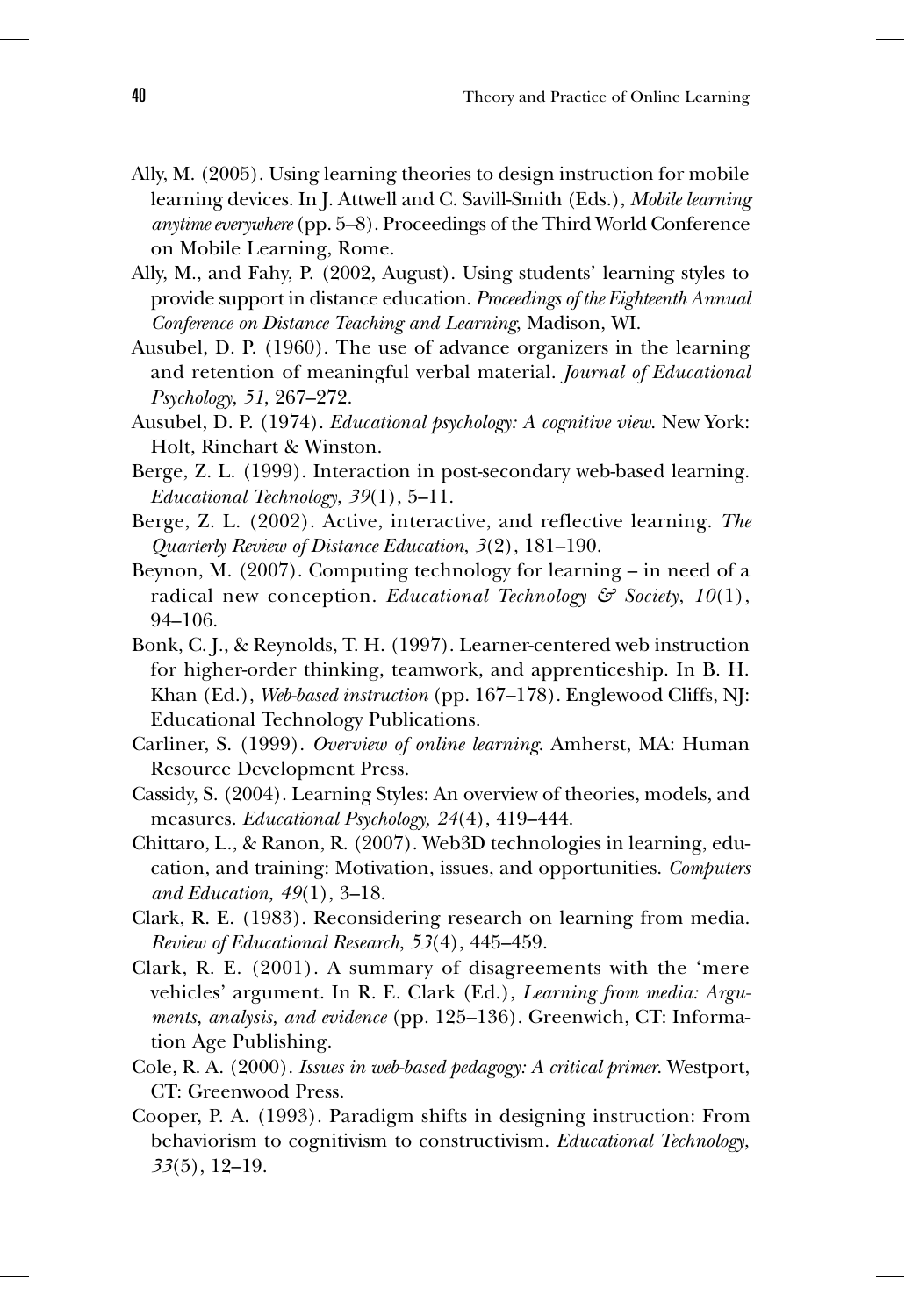- Craik, F. I. M., & Lockhart, R. S. (1972). Levels of processing: A framework for memory research. *Journal of Verbal Learning and Verbal Behavior*, *11*, 671–684.
- Craik, F. I. M., & Tulving, E. (1975). Depth of processing and the retention of words in episodic memory. *Journal of Experimental Psychology: General*, *104*, 268–294.
- Downes, S. (2006). *An introduction to connective knowledge.* Retrieved March 26, 2007, from http://www.downes.ca/post/33034
- Duffy, T. M., & Cunningham, D. J. (1996). Constructivism: Implications for the design and delivery of instruction. In D. H. Jonassen (Ed.), *Handbook of research for educational communications and technology* (pp. 170–198). New York: Simon & Schuster Macmillan.
- Ertmer, P. A., & Newby, T. J. (1993). Behaviorism, cognitivism, constructivism: Comparing critical features from an instructional design perspective. *Performance Improvement Quarterly, 6*(4), 50–70.
- Garrison, D. R. (1999). Will distance disappear in distance studies? A reaction. *Journal of Distance Education*, *13*(2), 10–13.
- Gilbert, L., & Moore, D .L. (1998). Building interactivity into web courses: Tools for social and instructional interaction. *Educational Technology*, *38*(3), 29–35.
- Good, T. L., & Brophy, J. E. (1990). *Educational psychology: A realistic approach* (4th ed.).White Plains, NY: Longman.
- Heinich, R., Molenda, M., Russell, J. D., & Smaldino, S. E. (2002). *Instructional media and technologies for learning*. NJ: Pearson Education.
- Hirumi, A. (2002). A framework for analyzing, designing, and sequencing planned e-learning interactions. *The Quarterly Review of Distance Education*, *3*(2), 141–160.
- Holley, C. D., Dansereau, D. F., McDonald, B. A., Garland, J. C., & Collins, K. W. (1979). Evaluation of a hierarchical mapping technique as an aid to prose processing. *Contemporary Educational Psychology*, *4*, 227–237.
- Hooper, S., & Hannafin, M. J. (1991). The effects of group composition on achievement, interaction, and learning efficiency during computerbased cooperative instruction. *Educational Technology Research and Development*, *39*(3), 27–40.
- Hung, D., Looi,, C. K., & Koh, T. S. (2004). Situated cognition and communities of practice: First-person 'lived experiences' vs. third-person perspectives. *Educational Technology & Society, 7*(4), 193–200.
- Janicki, T., & Liegle, J. O. (2001). Development and evaluation of a framework for creating web-based learning modules: A pedagogical and systems approach. *Journal of Asynchronous Learning Networks, 5*(1).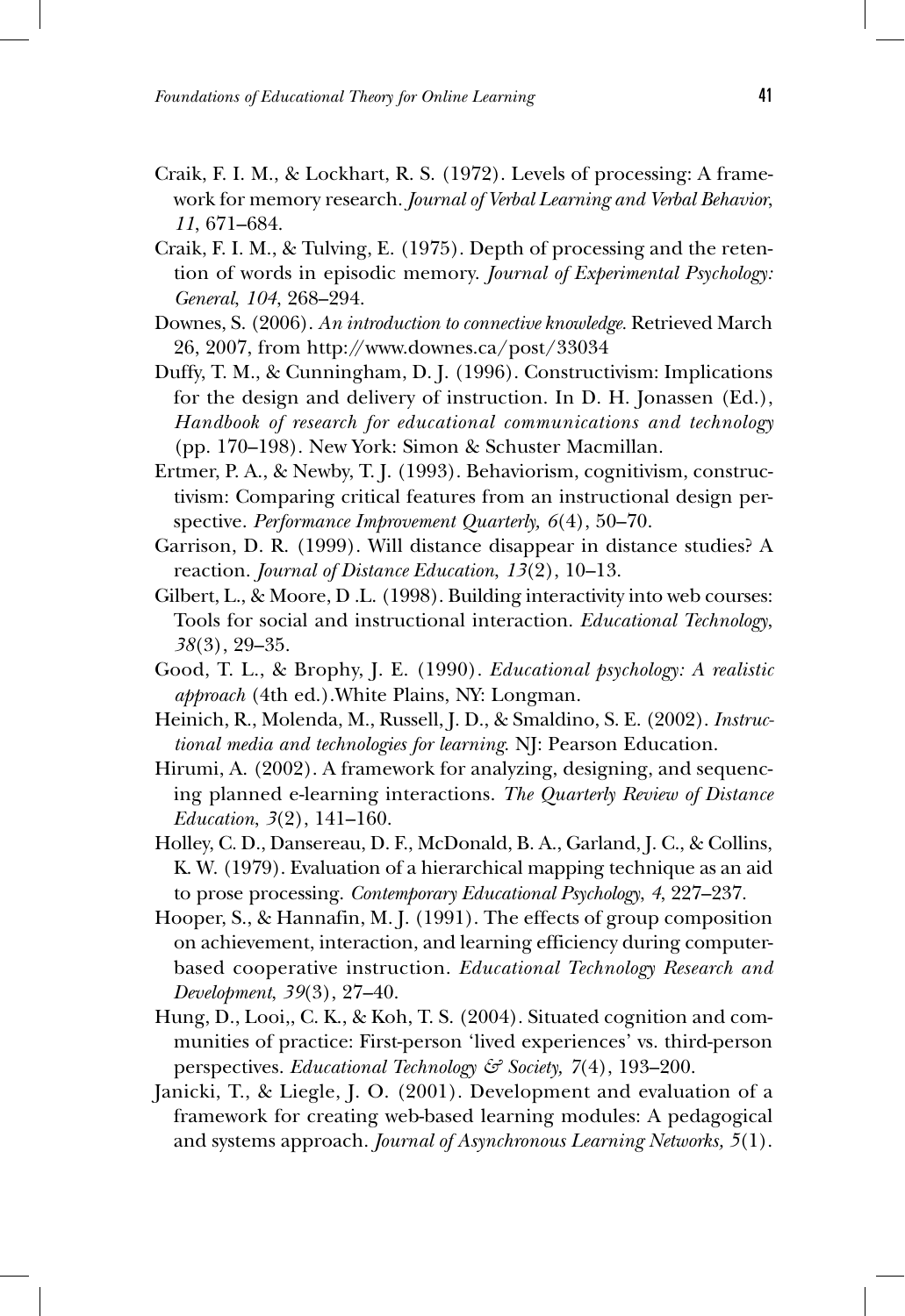Retrieved June 10, 2007, from http://www.sloan-c.org/publications/ jaln/v5n1/pdf/v5n1\_janicki.pdf

- Johnson, D. W., & Johnson, R. T. (1996). Cooperation and the use of technology. In D. H. Jonassen (Ed.), *Handbook of research for educational communications and technology* (pp. 170–198). New York: Simon & Schuster Macmillan.
- Kalat, J. W. (2007). *Introduction to psychology*. Pacific Grove, CA: Wadsworth-Thompson Learning.
- Keller, J. M. (1983). Motivational design of instruction. In C. M. Reigeluth (Ed.), *Instructional design theories and instruction: An overview of their current status* (pp. 383–429). Hillsdale, NJ: Lawrence Erlbaum.
- Keller, J. M., & Suzuki, K. (1988). Use of the ARCS motivation model in courseware design. In D. H. Jonassen (Ed.), *Instructional design for microcomputer courseware* (pp. 401–434). Hillsdale, NJ: Lawrence Erlbaum.
- Khan, B. (1997). Web-based instruction: What is it and why is it? In B. H. Khan (Ed.), *Web-based instruction* (pp. 5–18). Englewood Cliffs, NJ: Educational Technology Publications.
- Kolb, D. A. (1984). *Experiential learning: Experience as the source of learning and development*. Englewood Cliffs, NJ: Prentice-Hall.
- Kozma, R. B. (2001). Counterpoint theory of 'learning with media'. In R. E. Clark (Ed.), *Learning from media: Arguments, analysis, and evidence* (pp. 137–178). Greenwich, CT: Information Age Publishing Inc.
- Malone, T. W. (1981). Towards a theory of intrinsically motivating instruction. *Cognitive Science*, *5*(4), 333–369.
- Mayer, R. E. (1979). Twenty years of research on advance organizers: Assimilation theory is still the best predictor of results. *Instructional Science*, *8*(2), 133–167.
- Mayer, R. E. (1998). Cognitive, meta-cognitive, and motivational aspects of problem solving. *Instructional Science*, *26*(1–2), 49–63.
- McGreal, R. (2002, February). *A primer on meta-data standards.* Session presented at Athabasca University.
- Mezirow, J. (1991). *Transformative dimensions of adult learning*. San Francisco, CA: Jossey-Bass.
- Miller, G. A. (1956). The magical number seven, plus or minus two: Some limits on our capacity for processing information. *Psychological Review*, *63*, 81–97.
- Moore, M. G. (1989). Three types of interaction. *The American Journal of Distance Education*, *3*(2), 1–6.
- Mukhopadhyay, M., & Parhar, M. (2001). Instructional design in multichannel learning system. *British Journal of Education Technology, 32*(5), 543–556.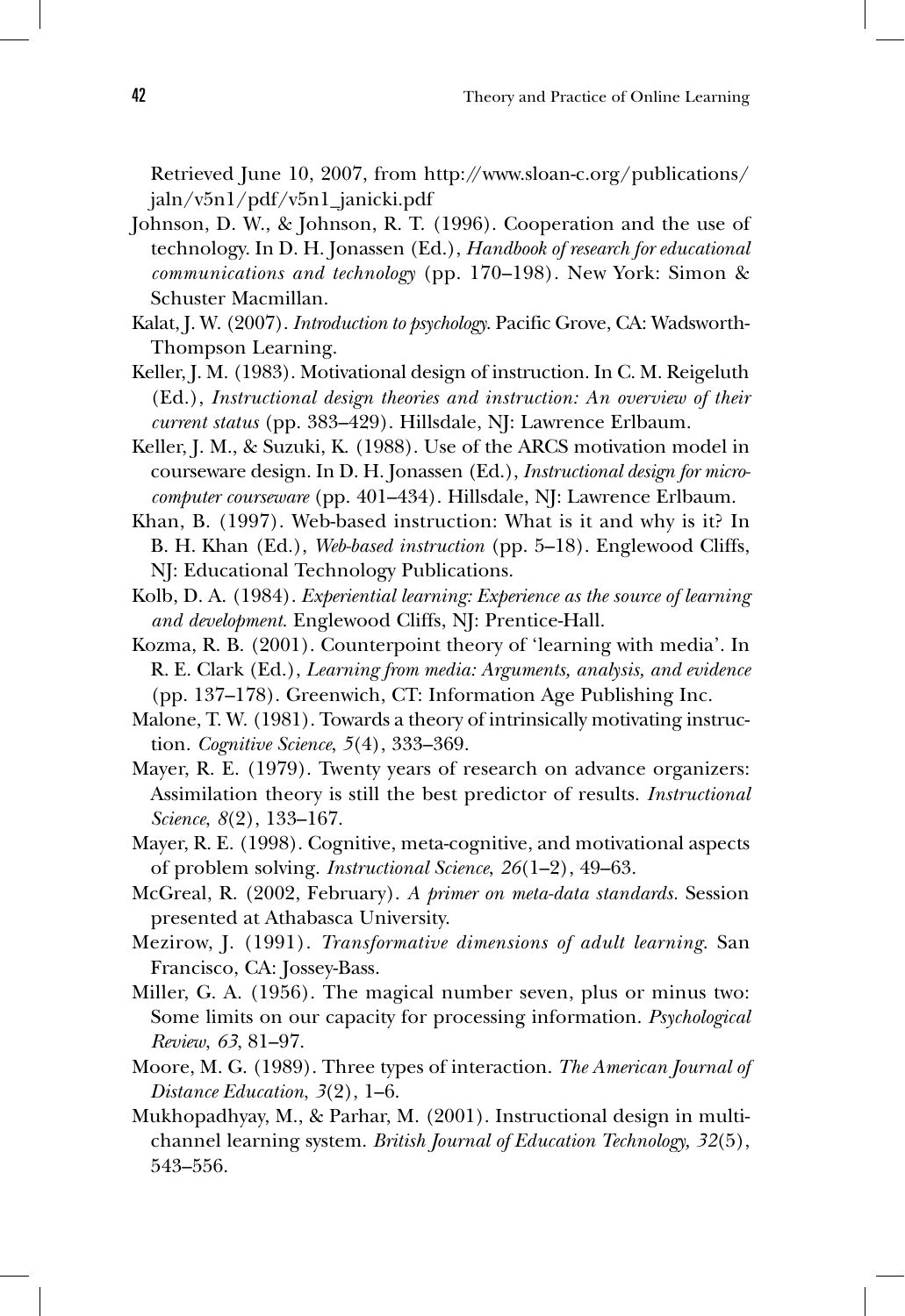- Murphy, K. L., & Cifuentes, L. (2001). Using web tools, collaborating, and learning online. *Distance Education*, *22*(2), 285–305.
- Myers, I. (1978). *Myers-Briggs type indicator*. Palo Alto, CA: Consulting Psychologists Press.
- Paivio, A. (1986). *Mental representations: A dual coding approach*. Oxford: Oxford University Press.
- Palloff, R. M., & Pratt, K. (1999). *Building learning communities in cyberspace*. San Francisco, CA: Jossey-Bass.
- Pavlov, I. P. (1927). *Conditioned reflexes*. London: Clarendon Press.
- Phillips, D. C. (2005). Theories of teaching and learning. In *A companion to the philosophy of Education*. Blackwell Synergy: Online Journals for Learning, Research, and Professional Practice. Retrieved March 26, 2007, from http://www.blackwellreference.com/subscriber/tocnode ?id=g9781405140515\_chunk\_g978140514051519
- Ring, G. & Mathieux, G. (2002, February). The key components of quality learning. Paper presented at the *ASTD Techknowledge 2002 Conference*, Las Vegas.
- Ritchie, D. C., & Hoffman, B. (1997). Incorporating instructional design principles with the World Wide Web. In B. H. Khan (Ed.), *Web-based instruction* (pp. 135–138). Englewood Cliffs, NJ: Educational Technology Publications.
- Rossett, A. (2002). Waking in the night and thinking about e-learning. In A. Rossett (Ed.), *The ASTD e-learning handbook* (pp. 3–18). New York: McGraw-Hill.
- Rourke, L., Anderson, T., Garrison, D. R., & Archer, W. (2001). Assessing social presence in asynchronous text-based computer conferencing. *Journal of Distance Education, 14*(2). Retrieved June 10, 2007 from http://cade.athabascau.ca/ vol14.2/rourke\_et\_al.html
- Rovai, A. (2002). Building sense of community at a distance. *International Review of Research in Open and Distance Learning*, *3*(1). Retrieved June 10, 2007, from http://www.irrodl.org/index .php/irrodl/article/ view/79/152
- Schmidt, J. T., & Werner, C. H. (2007). Designing online instruction for success: Future oriented motivation and self-regulation. *Electronic Journal of e-Learning, 5*(1), 69–78.
- Schramm, W. (1977). *Big media, little media.* Beverly Hills, CA: Sage.
- Schwier, R. A., & Misanchuk, E. (1993). *Interactive multimedia instruction*. Englewood Cliffs, NJ: Educational Technology Publications.
- Siemens, G. (2004). *A learning theory for the digital age.* Retrieved March 26, 2007 from http://www.elearnspace.org/Articles/connectivism.htm